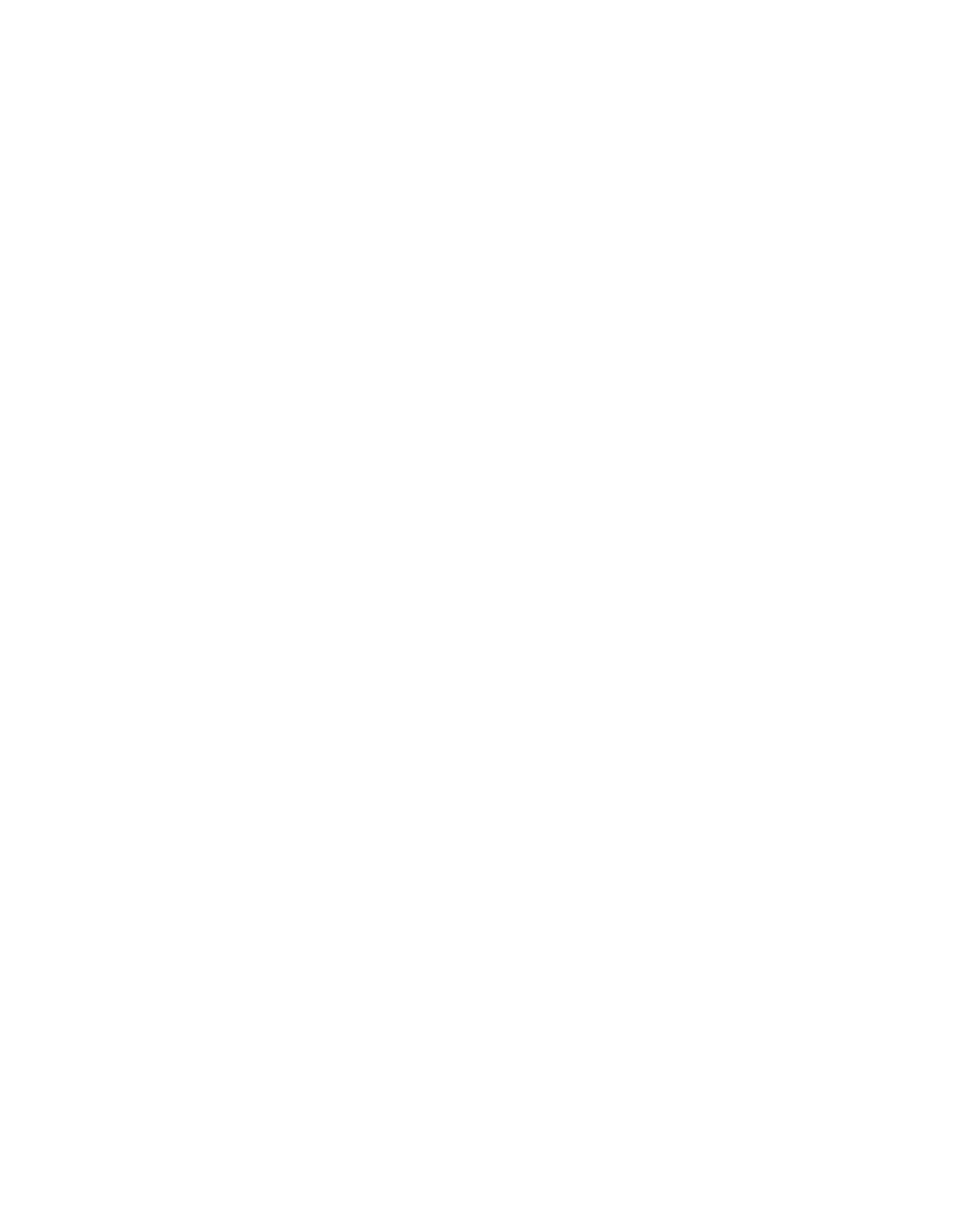# ARTICLE II. - USE DISTRICTS

DIVISION 2. - ZONING DISTRICTS

SEC. 2.04 - COMMERCIAL ZONING DISTRICTS.

<span id="page-2-2"></span><span id="page-2-1"></span><span id="page-2-0"></span>These districts are intended to implement and correspond to the comprehensive plan's future land use map designations and descriptions. The following districts are established:

SEC. 2.05 - RESIDENTIAL ZONING DISTRICTS.

<span id="page-2-3"></span>(g) *Mid-rise density mixed residential dwellings ("MF2").* This district provides for two-family dwellings, single-family attached dwellings and multifamily dwellings at a density up to 23 dwelling units per acre.

SEC. 2.07 - DENSITY AND USE.

<span id="page-2-4"></span>A mix of residential uses shall be allowed in SF2, MF1, and MF2 zoning districts according to density as shown in table 2-1.

#### **Table 2-1. Net Density/Allowed Use**

| <b>Density</b>         | Up to $23$      |
|------------------------|-----------------|
|                        | MF <sub>2</sub> |
| Single-family attached |                 |
| Two-family duplex      |                 |
| Multifamily            |                 |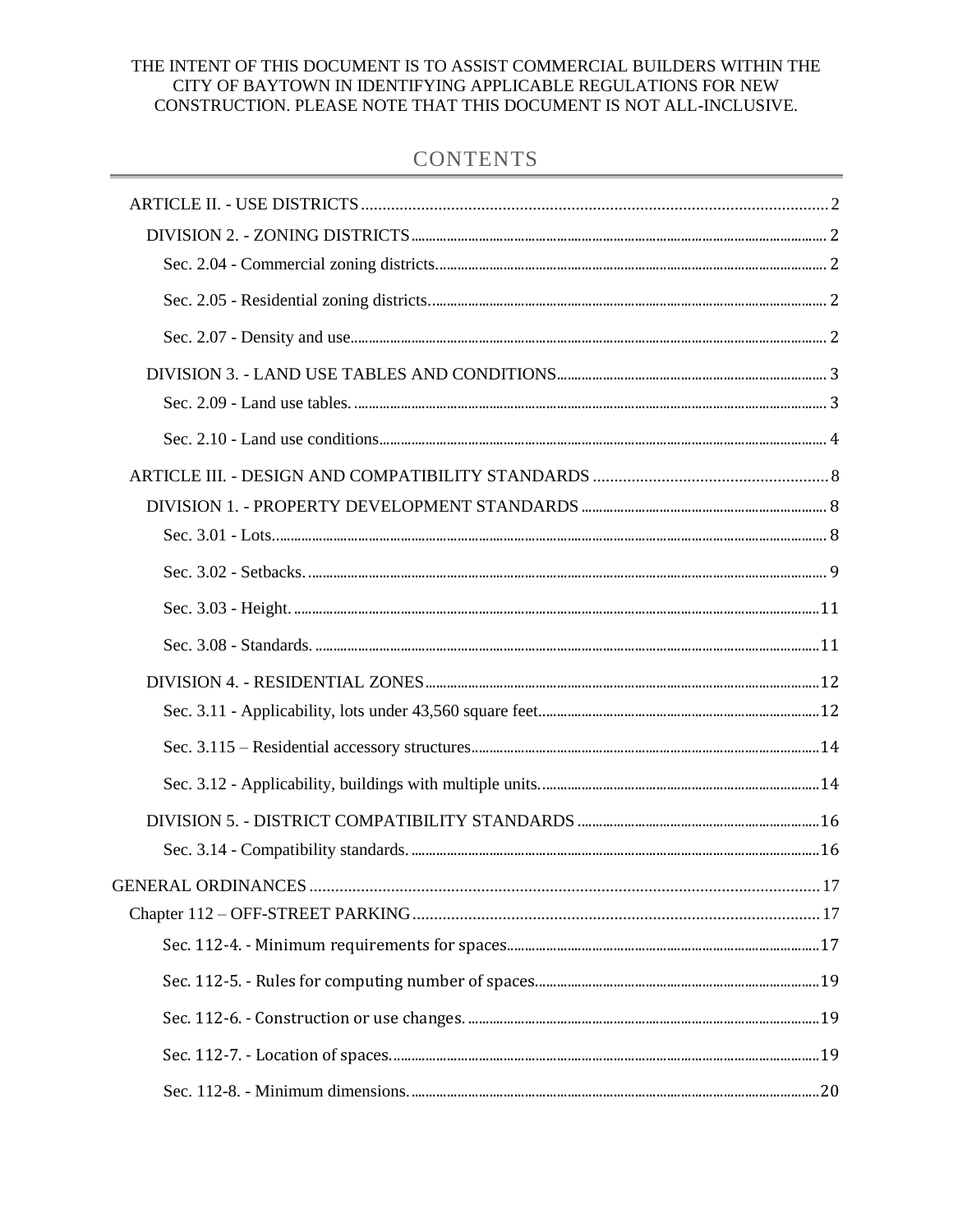### DIVISION 3. - LAND USE TABLES AND CONDITIONS

#### SEC. 2.09 - LAND USE TABLES.

- <span id="page-3-1"></span><span id="page-3-0"></span>(a) *Uses.* This subsection sets forth the land uses allowed in each zoning district. In the following tables "P" means permitted use and "PC" means permitted use with conditions as set forth in the conditions tables in division 3 of this article. Where neither a "P" nor a "PC" exists in the table, the use is prohibited. To the extent that there is a conflict between the use tables and the conditions, the use table controls.
- (b) *Prohibited uses.* In all residential zoning districts, the use of containers for any purpose is expressly prohibited.

#### **Table 2-4. Residential uses.**

| <b>USES</b>                        | MF <sub>2</sub> | <b>COND REF</b> |
|------------------------------------|-----------------|-----------------|
| Community services                 | PC              | $B6-7$          |
| Industrialized home                | $\mathbf P$     |                 |
| Multifamily dwelling               | PC              | <b>B11</b>      |
| Single-family residential attached | PC              | B14, B21        |
| Single-family residential detached |                 | <b>B17</b>      |
| Two-family dwelling duplex         | PC              | B18, B19        |
| Group home for the disabled        |                 | <b>B</b> 9      |
| Personal care home                 |                 | <b>B</b> 9      |
| Places of assembly                 | PC              | <b>B12</b>      |

Accessory uses are uses incidental and subordinate to the principal use, located on the same lot as the principal use and in the same zoning district as the principal use.

#### **Table 2-5. Residential accessory use table.**

| <b>ACCESSORY USE</b>                                                          | $\overline{\text{MF2}}$ | <b>COND REF</b>                  |
|-------------------------------------------------------------------------------|-------------------------|----------------------------------|
| Community building                                                            | PC                      | B <sub>5</sub>                   |
| Gazebo                                                                        | P                       | B <sub>2</sub>                   |
| Home occupation                                                               | <b>PC</b>               | <b>B2, B10</b>                   |
| Laundry building                                                              | PC                      | B <sub>5</sub>                   |
| Non-commercial solar energy facilities                                        | PC                      | B <sub>2</sub> , B <sub>15</sub> |
| On-site management office for multifamily or single-family attached dwellings | PC                      | B7                               |
| Pool, pool house, hot tub and their equipment                                 | P                       | B <sub>2</sub>                   |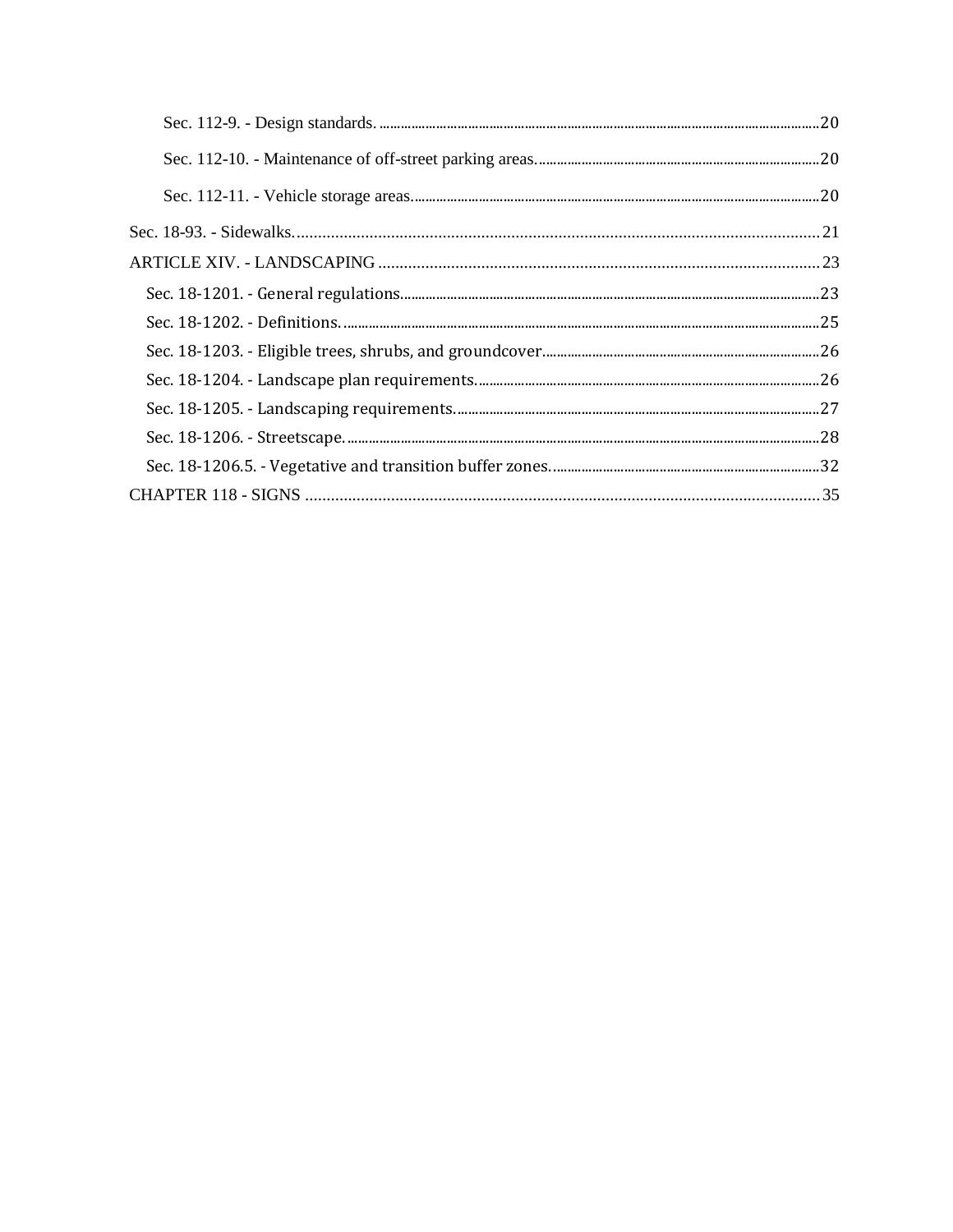| <b>ACCESSORY USE</b>     | IMF2 | <b>COND REF</b> |
|--------------------------|------|-----------------|
| Private open space       | PC   | B13, B23        |
| Private recreation space | PC.  | <b>B2, B13</b>  |
| Sports court             | D    | B <sub>2</sub>  |

#### SEC. 2.10 - LAND USE CONDITIONS.

<span id="page-4-0"></span>This section sets forth the conditions associated with identified land uses in section 2.05. The conditions expressed in the use table are cumulative of applicable conditions contained elsewhere in the Code.

| <b>Land Use</b> | Applicable<br><b>Zoning</b><br><b>District</b> | <b>Conditions</b> |
|-----------------|------------------------------------------------|-------------------|
|                 |                                                |                   |

#### **B. Residential Categories**

| $\overline{2}$ | All, where<br>Accessory<br>permitted<br>structures |                             | (a)                                                                         | Except barns, the sum of all accessory structures on a tract of<br>land must not exceed 75 percent of the gross square footage of<br>the primary structure on the same lot.                                             |
|----------------|----------------------------------------------------|-----------------------------|-----------------------------------------------------------------------------|-------------------------------------------------------------------------------------------------------------------------------------------------------------------------------------------------------------------------|
|                |                                                    |                             | (b)                                                                         | Residential accessory structures are allowed to remain in non-<br>residential zoning districts as nonconforming uses only if the<br>structure is an accessory to an existing, nonconforming<br>primary residential use. |
|                |                                                    | SF2 and all<br>MF districts | (a)                                                                         | Free standing buildings must be of the same architectural style<br>as the dwelling units they serve.                                                                                                                    |
| 5              | Community<br>building                              |                             | (b)                                                                         | Free standing buildings must be connected by walkways to<br>pedestrian areas and parking lots.                                                                                                                          |
|                |                                                    |                             | (c)                                                                         | Parking must be provided in the amount of one space for every<br>50 residential dwelling units in the complex or one space for<br>every 50 lots in the subdivision.                                                     |
| 6              | Community<br>All, where<br>services<br>permitted   |                             | (a)                                                                         | Community services shall be separated from all adjacent<br>residential dwellings by opaque screening.                                                                                                                   |
|                |                                                    | (b)                         | Minimum parking requirements are one per 200 square foot of<br>usable area. |                                                                                                                                                                                                                         |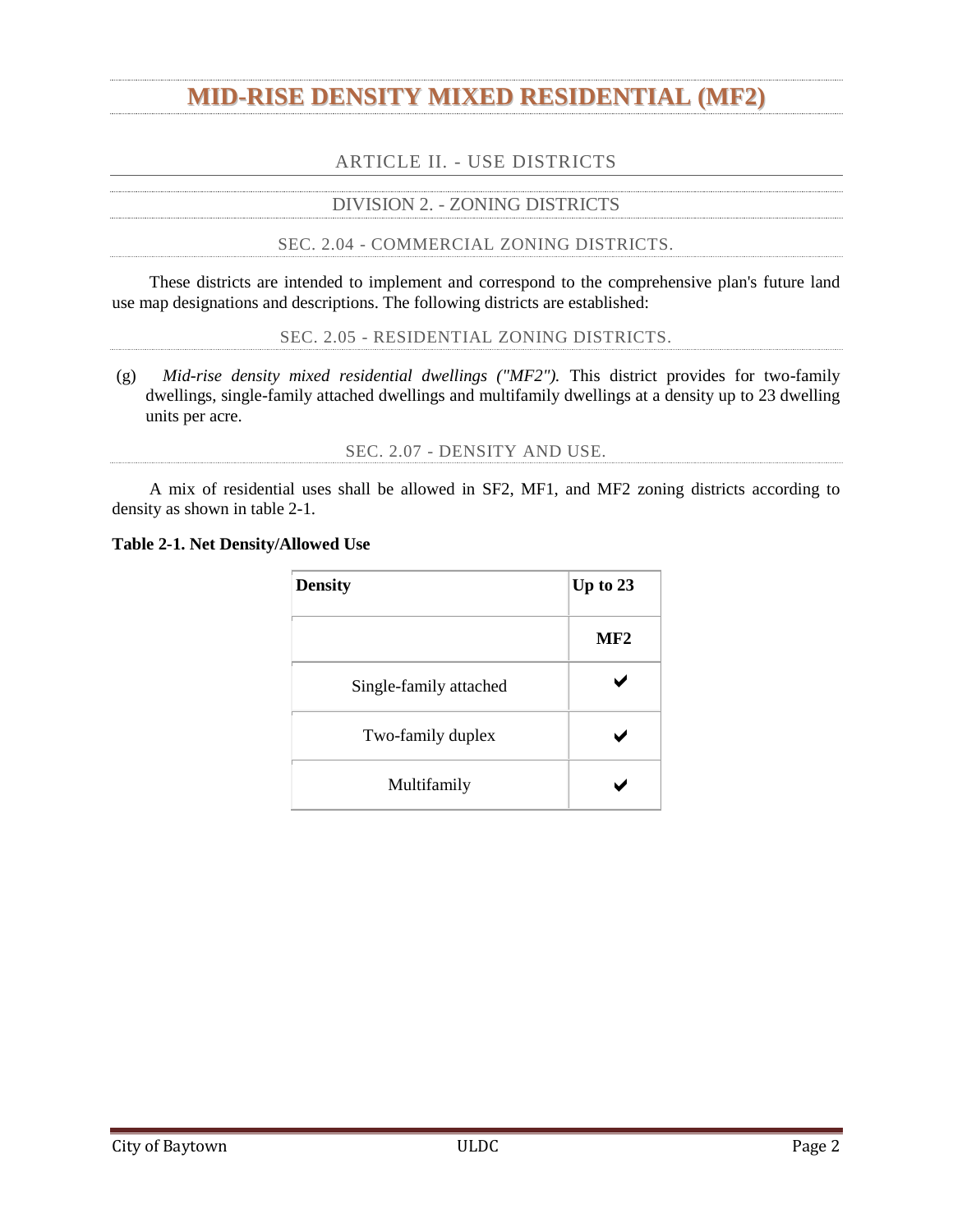|                | <b>Land Use</b>                                                                          | <b>Applicable</b><br><b>Zoning</b><br><b>District</b> |                                                                                                                                                     | <b>Conditions</b>                                                                                                                                                                                                                                                                                                             |  |  |
|----------------|------------------------------------------------------------------------------------------|-------------------------------------------------------|-----------------------------------------------------------------------------------------------------------------------------------------------------|-------------------------------------------------------------------------------------------------------------------------------------------------------------------------------------------------------------------------------------------------------------------------------------------------------------------------------|--|--|
| $\overline{7}$ | On-site<br>association<br>management<br>offices and club<br>houses for<br>dwelling units | All, where<br>permitted                               | Club houses and management facilities must be of similar<br>architecture to the apartment complex or the neighborhood in<br>which they are located. |                                                                                                                                                                                                                                                                                                                               |  |  |
|                | Family home day<br>care                                                                  | SFE, SF1,<br>SF2, MF1,<br>MF <sub>2</sub>             | (a)                                                                                                                                                 | There is a maximum of six children, including children of the<br>family providing day care.                                                                                                                                                                                                                                   |  |  |
| 8              |                                                                                          |                                                       | (b)                                                                                                                                                 | Only those family home day cares that are duly licensed by the<br>state are allowed.                                                                                                                                                                                                                                          |  |  |
|                |                                                                                          |                                                       | (c)                                                                                                                                                 | Baytown fire department permitting and inspections are<br>required.                                                                                                                                                                                                                                                           |  |  |
|                |                                                                                          |                                                       | (d)                                                                                                                                                 | All requirements for a home occupation shall be followed.                                                                                                                                                                                                                                                                     |  |  |
|                |                                                                                          |                                                       | (e)                                                                                                                                                 | Annual renewal of family home day care permit required with<br>an inspection in advance of renewal.                                                                                                                                                                                                                           |  |  |
|                |                                                                                          | All<br>residential<br>districts                       | (a)                                                                                                                                                 | A home occupation shall not exceed 25% of the heated/air<br>conditioned space of the dwelling unit.                                                                                                                                                                                                                           |  |  |
|                |                                                                                          |                                                       |                                                                                                                                                     | The following home occupation standards are intended to<br>permit residents to engage in home occupations within zoning<br>(b) districts that allow residential uses and that are compatible<br>with residential land uses and to ensure that home occupations<br>do not adversely affect the integrity of residential areas. |  |  |
|                | $10$ Home occupation                                                                     |                                                       | (c)                                                                                                                                                 | These home occupation standards shall have no application in<br>any non-residential zoning district.                                                                                                                                                                                                                          |  |  |
|                |                                                                                          |                                                       | (d)                                                                                                                                                 | A home occupation shall be considered an accessory use,<br>subject to the following standards:                                                                                                                                                                                                                                |  |  |
|                |                                                                                          |                                                       |                                                                                                                                                     | A home occupation must be conducted within a dwelling<br>which is the bona fide residence of the principal<br>i.<br>practitioner;                                                                                                                                                                                             |  |  |
|                |                                                                                          |                                                       |                                                                                                                                                     | There shall be no signs or other exterior visible evidence<br>ii.<br>of a home occupation;                                                                                                                                                                                                                                    |  |  |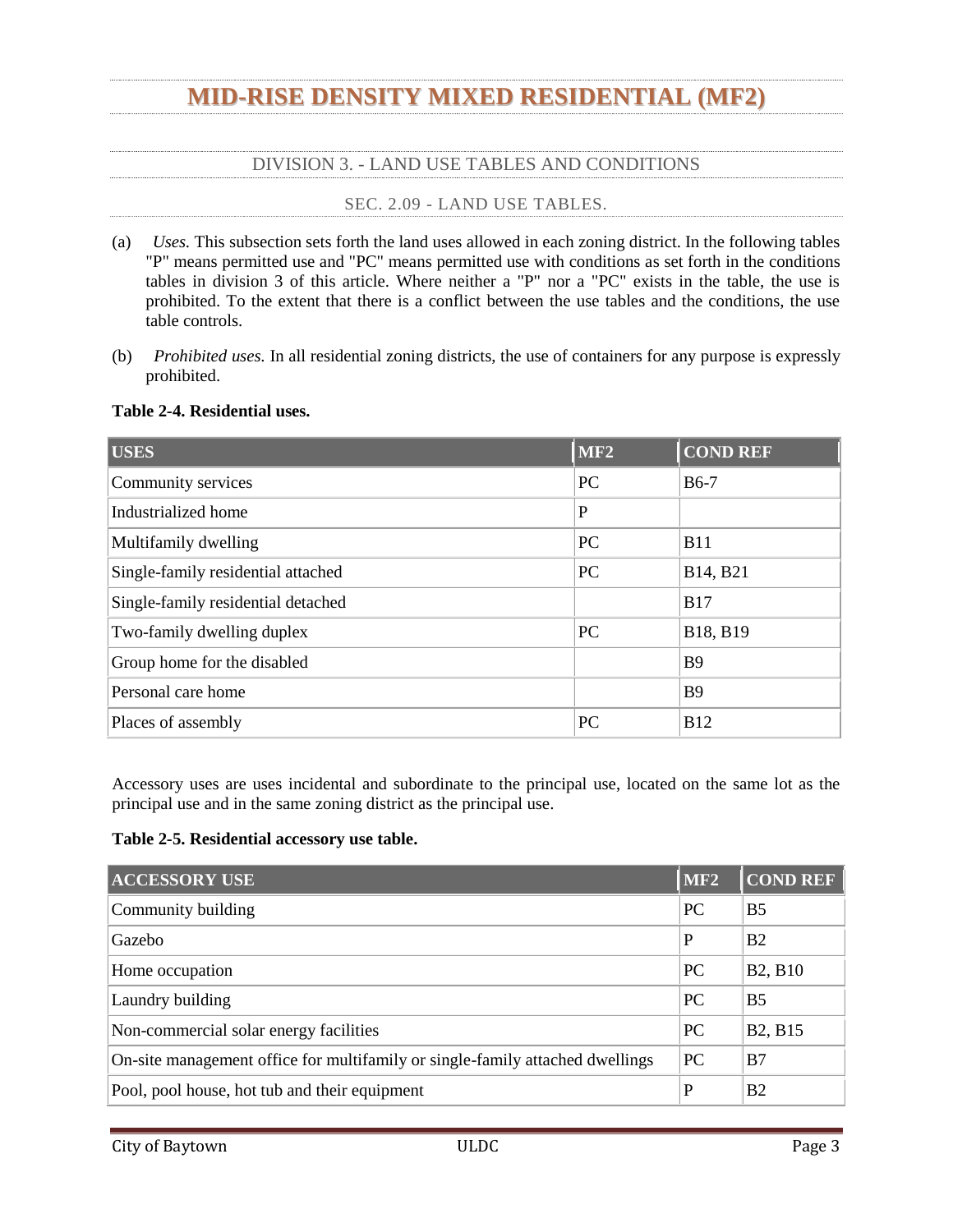|    | <b>Land Use</b>                 | <b>Applicable</b><br><b>Zoning</b><br><b>District</b> |     | <b>Conditions</b>                                                                                                                                                                       |                                                                                                                                                                                                                                                                                                                                                                                                                                          |  |
|----|---------------------------------|-------------------------------------------------------|-----|-----------------------------------------------------------------------------------------------------------------------------------------------------------------------------------------|------------------------------------------------------------------------------------------------------------------------------------------------------------------------------------------------------------------------------------------------------------------------------------------------------------------------------------------------------------------------------------------------------------------------------------------|--|
|    |                                 |                                                       |     | iii.                                                                                                                                                                                    | There shall be no storage of equipment visible outside the<br>dwelling, or materials or vehicles that have more than two<br>axles;                                                                                                                                                                                                                                                                                                       |  |
|    |                                 |                                                       |     | iv.                                                                                                                                                                                     | The home occupation shall be conducted entirely within<br>the principal residential building; and                                                                                                                                                                                                                                                                                                                                        |  |
|    |                                 |                                                       |     | V.                                                                                                                                                                                      | No equipment shall be used that creates noise, vibration,<br>electrical interference, smoke or particulate matter<br>emission, power demands or odors above the existing<br>level.                                                                                                                                                                                                                                                       |  |
|    |                                 |                                                       | (e) |                                                                                                                                                                                         | Home occupations shall comply with the operational<br>performance standards of this ULDC.                                                                                                                                                                                                                                                                                                                                                |  |
|    |                                 |                                                       | (f) |                                                                                                                                                                                         | Home occupation applicants shall complete an annual<br>registration form and pay the one-time and annual fees as<br>defined in chapter 2 of the Code of Ordinances.                                                                                                                                                                                                                                                                      |  |
|    |                                 | (a)                                                   |     |                                                                                                                                                                                         | If a multifamily complex is constructed in phases, the planned<br>amenities and community buildings must be constructed in an<br>at least equal ratio along with the residential buildings. For<br>example, a 200-unit apartment complex with two swimming<br>pools and two laundry buildings that is constructed in two 100-<br>unit phases must construct at least one swimming pool and one<br>laundry building with the first phase. |  |
| 11 | Multifamily<br>dwellings<br>MF3 | MF1, MF2,<br>(b)<br>(c)                               |     |                                                                                                                                                                                         | Developments in the MF1 may not use special flood hazard<br>areas in density calculation, thus preventing the development<br>from being overcrowded on usable land and thereby being<br>incompatible with the medium density duplex and townhouse<br>development standards.                                                                                                                                                              |  |
|    |                                 |                                                       |     | Gazebos, workshops, green houses and other similar accessory<br>uses are allowed in common space but may not be constructed<br>on leased space or designated for individual tenant use. |                                                                                                                                                                                                                                                                                                                                                                                                                                          |  |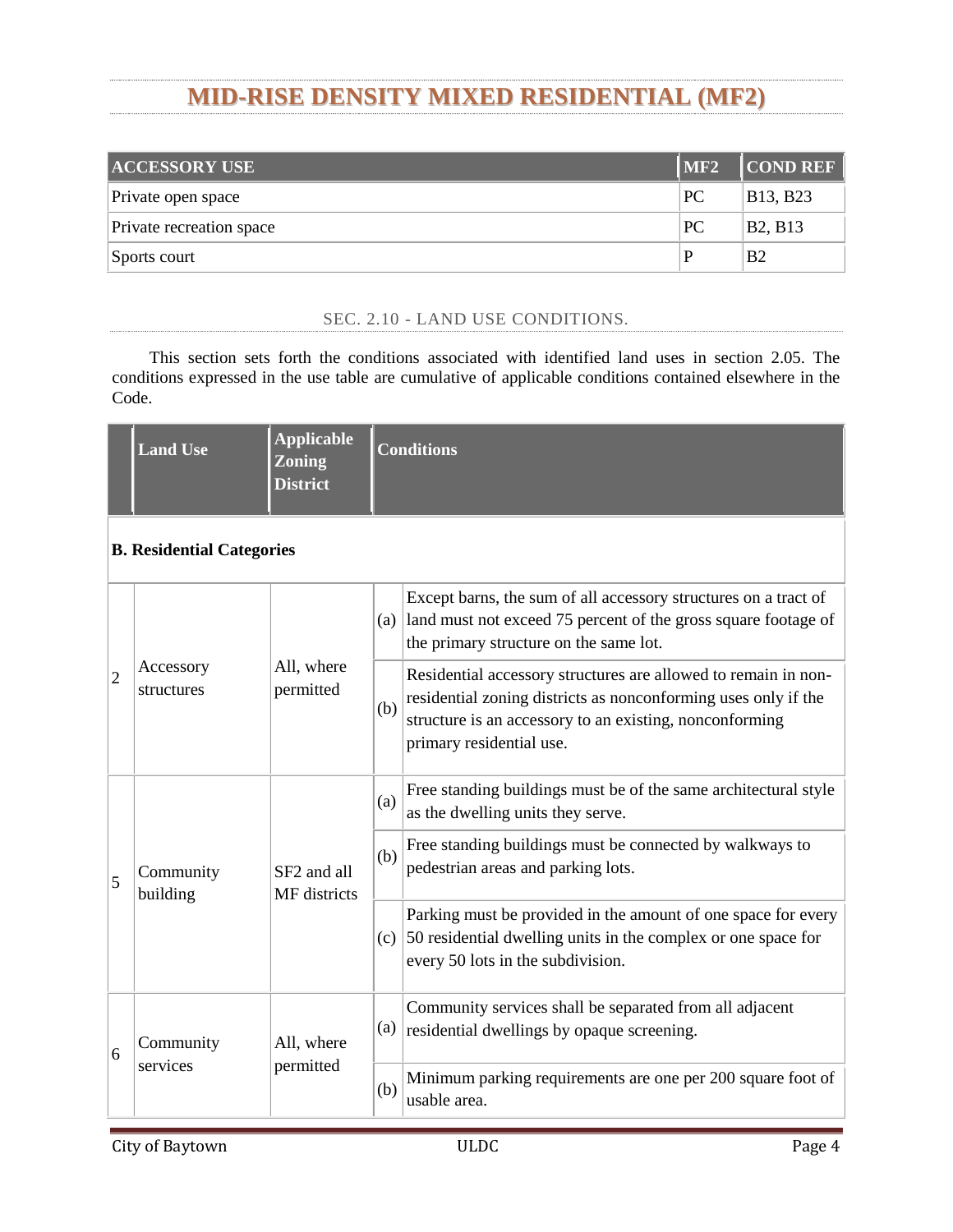|    | <b>Land Use</b>       | <b>Applicable</b><br><b>Zoning</b><br><b>District</b> | <b>Conditions</b> |                                                                                                                                                                                                                                                                                                                                          |  |
|----|-----------------------|-------------------------------------------------------|-------------------|------------------------------------------------------------------------------------------------------------------------------------------------------------------------------------------------------------------------------------------------------------------------------------------------------------------------------------------|--|
|    |                       |                                                       |                   | (a) Direct vehicle access shall be provided from an arterial street.                                                                                                                                                                                                                                                                     |  |
| 12 | Places of<br>assembly | All, where<br>permitted                               |                   | Outdoor recreation, entertainment and performing arts uses<br>associated with places of assembly that utilize outdoor lighting<br>(b) and speaker systems shall be setback at least 300 feet from any<br>residential use and shall provide a 25-foot wide vegetative<br>buffer against the property line containing the residential use. |  |
|    |                       |                                                       | (a)               | Private open space is not a public park and may not be used to<br>increase the net density on the project.                                                                                                                                                                                                                               |  |
|    |                       | All<br>residential<br>districts                       | (b)               | Private open space shall be a minimum of 100 square feet in<br>size.                                                                                                                                                                                                                                                                     |  |
| 13 | Private open<br>space |                                                       | (c)               | Private open space must be accessible to pedestrian pathways,<br>if available.                                                                                                                                                                                                                                                           |  |
|    |                       |                                                       | (d)               | Private open space must be deed restricted to private recreation<br>prior to any building permits being issued for any dwelling<br>unit.                                                                                                                                                                                                 |  |
|    |                       |                                                       | (a)               | Each single-family attached dwelling unit shall be situated on<br>a separate legally platted lot.                                                                                                                                                                                                                                        |  |
|    |                       |                                                       | (b)               | Required parking areas and garages shall be located to the rear<br>of the building.                                                                                                                                                                                                                                                      |  |
|    |                       |                                                       |                   | (c) Parking shall be permitted in the required street side yard.                                                                                                                                                                                                                                                                         |  |
| 14 | Single-family         | SF2, MF1,                                             |                   | A home owner's association shall be established and made<br>$(d)$ responsible for the perpetual maintenance and repair of<br>common areas.                                                                                                                                                                                               |  |
|    | dwelling attached     | MF <sub>2</sub>                                       | (e)               | The maximum number of units per building is eight.                                                                                                                                                                                                                                                                                       |  |
|    |                       |                                                       | (f)               | The minimum number units per building is three.                                                                                                                                                                                                                                                                                          |  |
|    |                       |                                                       | (g)               | Each dwelling unit shall have a front and a back door on the<br>ground floor that exits to the exterior.                                                                                                                                                                                                                                 |  |
|    |                       |                                                       | (h)               | Each unit shall have 25% of the lot area in private open space<br>on the lot with the unit.                                                                                                                                                                                                                                              |  |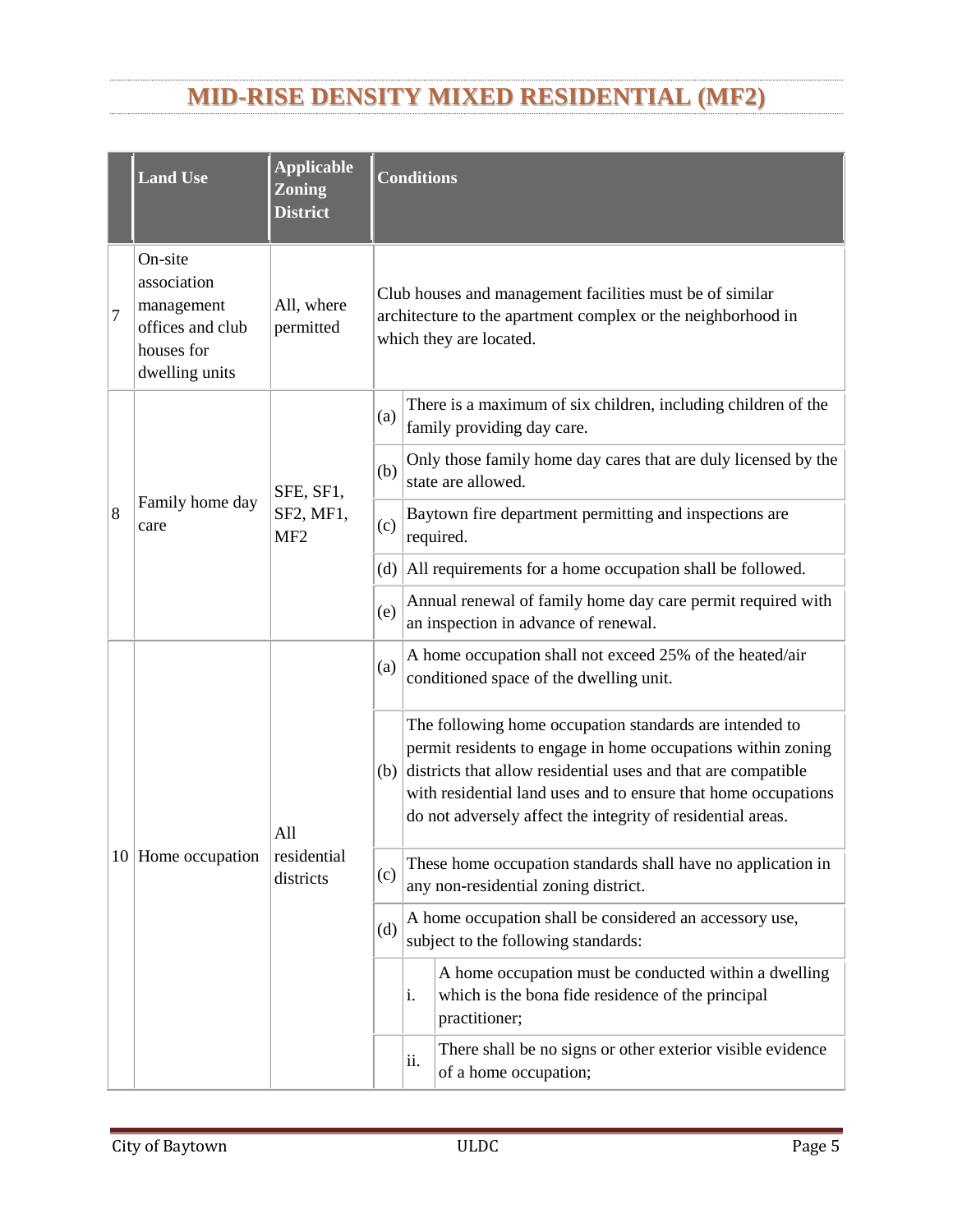|    | <b>Land Use</b>               | <b>Applicable</b><br><b>Zoning</b><br><b>District</b> | <b>Conditions</b>                                                                                                              |                                                                                                                                                                                                              |
|----|-------------------------------|-------------------------------------------------------|--------------------------------------------------------------------------------------------------------------------------------|--------------------------------------------------------------------------------------------------------------------------------------------------------------------------------------------------------------|
|    |                               |                                                       | (i)                                                                                                                            | Shared open space: each townhouse development shall have<br>common open space not on the lot with the unit, accessible to<br>all residents and not used for parking, storage, lift stations and<br>the like. |
|    |                               |                                                       | (i)                                                                                                                            | Density in the MF2 district shall not exceed 21 units per acre.                                                                                                                                              |
| 15 | Solar energy<br>systems       | All, where<br>permitted                               | Solar energy systems are allowed, so long as they do not reflect<br>light into the public right-of-way or adjacent properties. |                                                                                                                                                                                                              |
| 19 | Two-family<br>dwelling duplex | MF <sub>2</sub>                                       | Density shall not exceed 17 units per acre.                                                                                    |                                                                                                                                                                                                              |

# ARTICLE III. - DESIGN AND COMPATIBILITY STANDARDS

## DIVISION 1. - PROPERTY DEVELOPMENT STANDARDS

### <span id="page-8-1"></span><span id="page-8-0"></span>**Table 3-1. Property development standards.**

| <b>Zoning Category</b>                      | $\overline{\text{MF2}}$ |
|---------------------------------------------|-------------------------|
| Minimum lot size (square feet)              | See Th. 2-1             |
| Minimum front setback                       | 25                      |
| Minimum rear setback                        | 10                      |
| Minimum interior side setback               | 15                      |
| Minimum street side setback                 | 25                      |
| Maximum height (in feet)                    | 50                      |
| Percent maximum lot coverage                | 70                      |
| Minimum lot frontage required (linear feet) | 20                      |

### SEC. 3.01 - LOTS.

- <span id="page-8-2"></span>(a) *Previously platted lots.* No requirement of this section shall prevent the development of a legally platted lot approved by the planning and zoning commission prior to April 13, 2013, so long as the development meets all other applicable provisions of this ULDC.
- (b) *Area.* Each lot shall have a minimum area as set forth in table 3-1.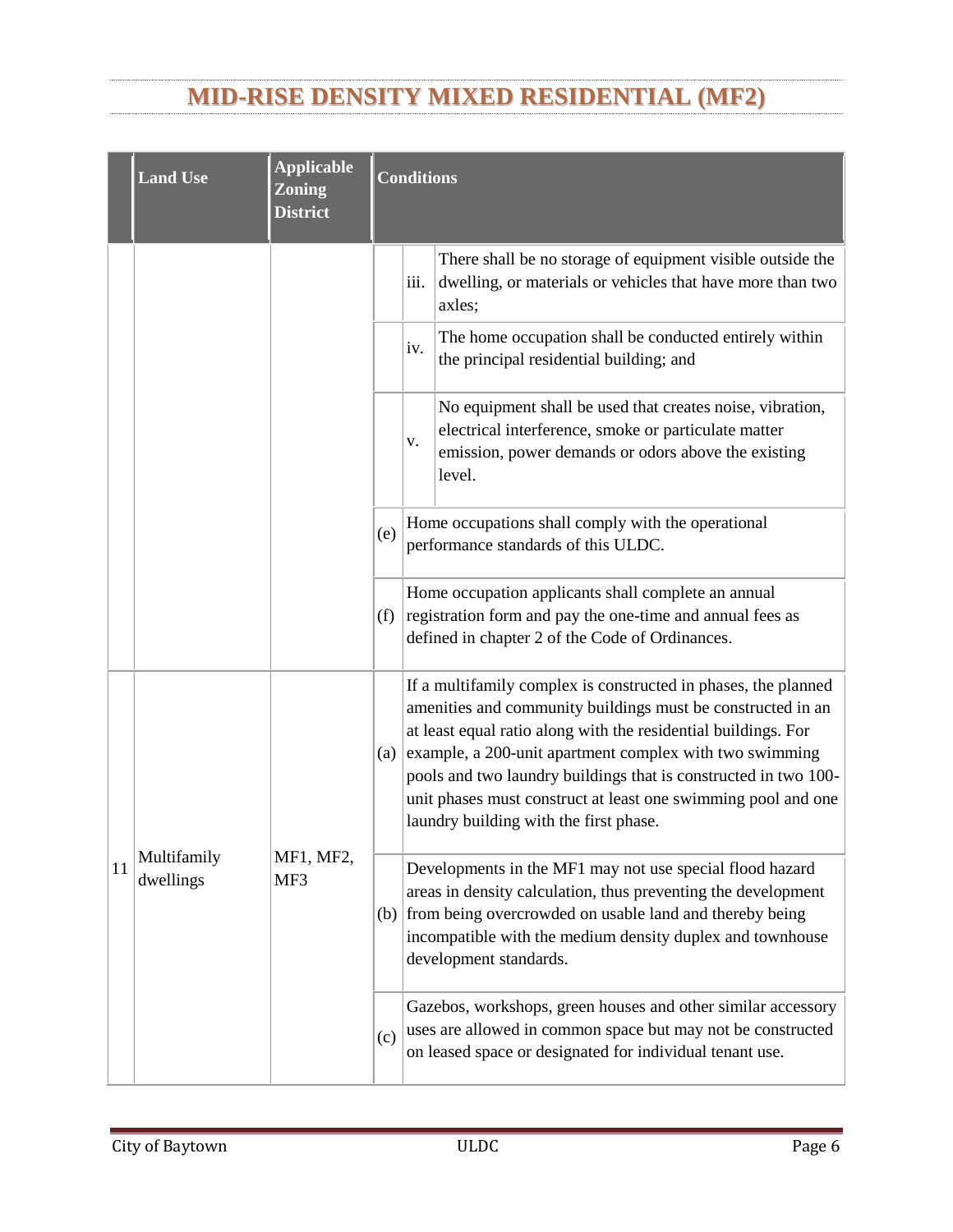- (c) *Required frontage.*
	- (1) Each lot shall have frontage on a dedicated public right-of-way on which a street is accepted and built to the city's engineering standards or on a private, platted street that is built to the city's engineering standards as set forth in table 3-1.
	- (2) Each lot shall have a minimum width no less than the lot's minimum frontage width as set forth in table 3-1.
	- (3) Radial lots shall have at least 20 feet of frontage.
- (d) *Layout.* Where lot lines intersect the right-of-way, the lot lines shall be at a 90-degree angle with the right-of-way.

```
SEC. 3.02 - SETBACKS.
```
<span id="page-9-0"></span>(a) Double frontage lots shall have setbacks that are at least equal to the required front or side yard setbacks of adjacent lots.



*Figure 3-1. Double Frontage Lots*

(b) Parking stalls and drive aisles shall be allowed within all setbacks. Drive aisles with ingress/egress access to a collector or arterial street shall not be located parallel to a street so that turning movements occur within 20 feet of the property line. There shall be no parking stalls located along the entrance driveway/apron to the drive aisle, which may interfere with stacking of vehicles upon entrance to the property.





*Examples of Allowable Configurations*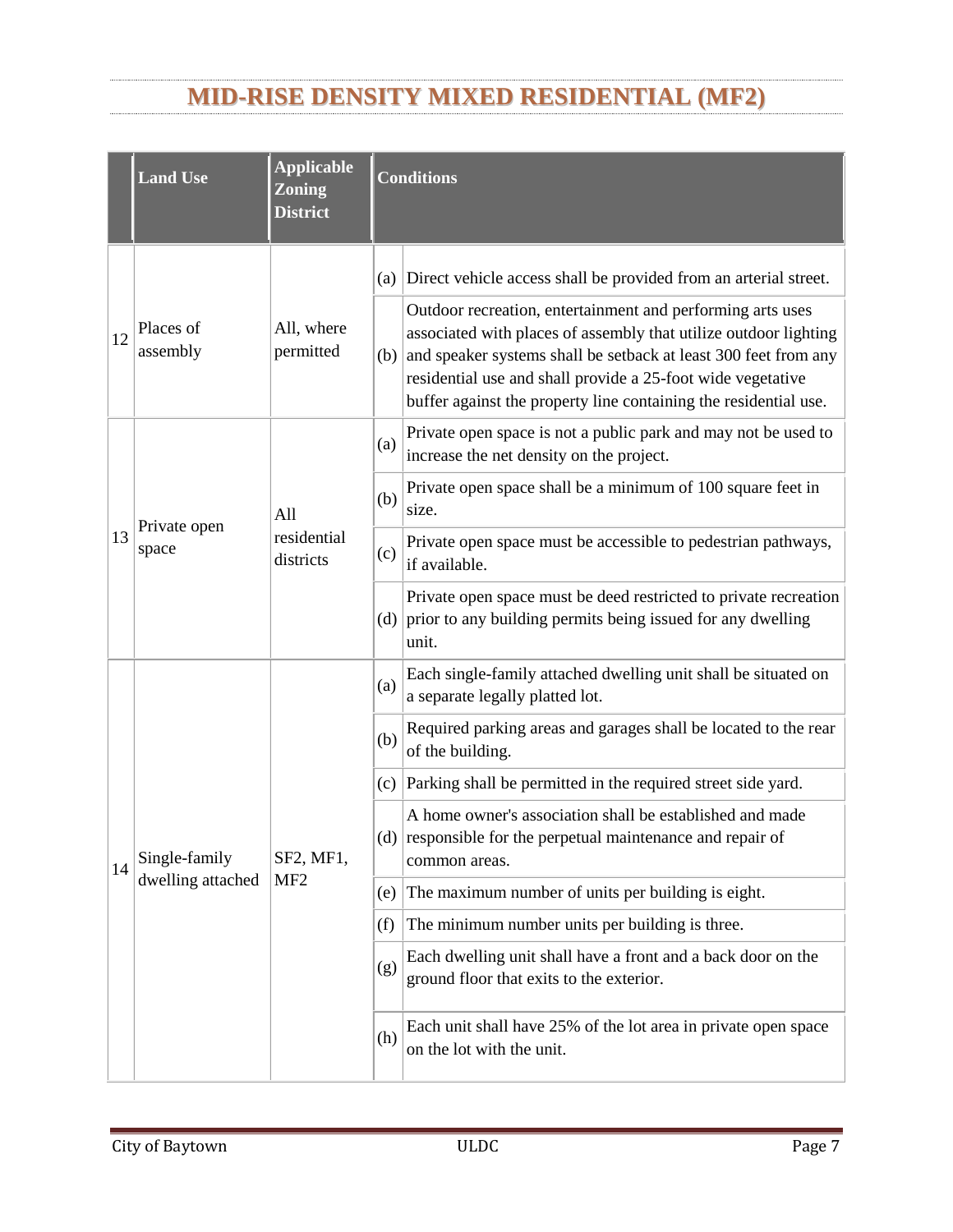

*Examples of Configurations that are Not Allowed*

- (c) The following features may be located within required setbacks so long as they are in conformance with the visibility triangle standards in section 122-3 of the Code of Ordinances:
	- (1) Trees, shrubbery or other features of natural growth;
	- (2) Fences or walls may be placed in the front, side or rear yard setbacks provided that they do not violate sight triangles and provided that fences in the front yard setback are non-opaque;
	- (3) Off-street parking areas and sidewalks;
	- (4) Signs, if permitted by chapter 118 of the Code of Ordinances;
	- (5) Bay windows, architectural design embellishments and cantilevered floor areas of buildings that do not project more than two feet into the required setback;
	- (6) Eaves that do not project more than two feet into the required setback;
	- (7) Open outside stairways, entrance hoods, terraces, canopies, carports and balconies that do not project more than five feet into a required front or rear setback or more than two feet into a required side setback;
	- (8) Chimneys, flues and ventilating ducts that do not project more than two feet into a required setback and when placed so as not to obstruct light and ventilation;
	- (9) Open, unenclosed porches that do not project more than five feet into a required front or rear setback or more than two feet into a required side setback;
	- (10) Utility lines, wires and associated structures, such as power poles; and
	- (11) Mechanical equipment, such as air conditioning units, pool filtering and heating equipment, water softeners and similar equipment, if the equipment does not restrict pedestrian access through such setbacks and if it is totally screened from view from abutting property and rightsof-way by fences, walls or landscaping.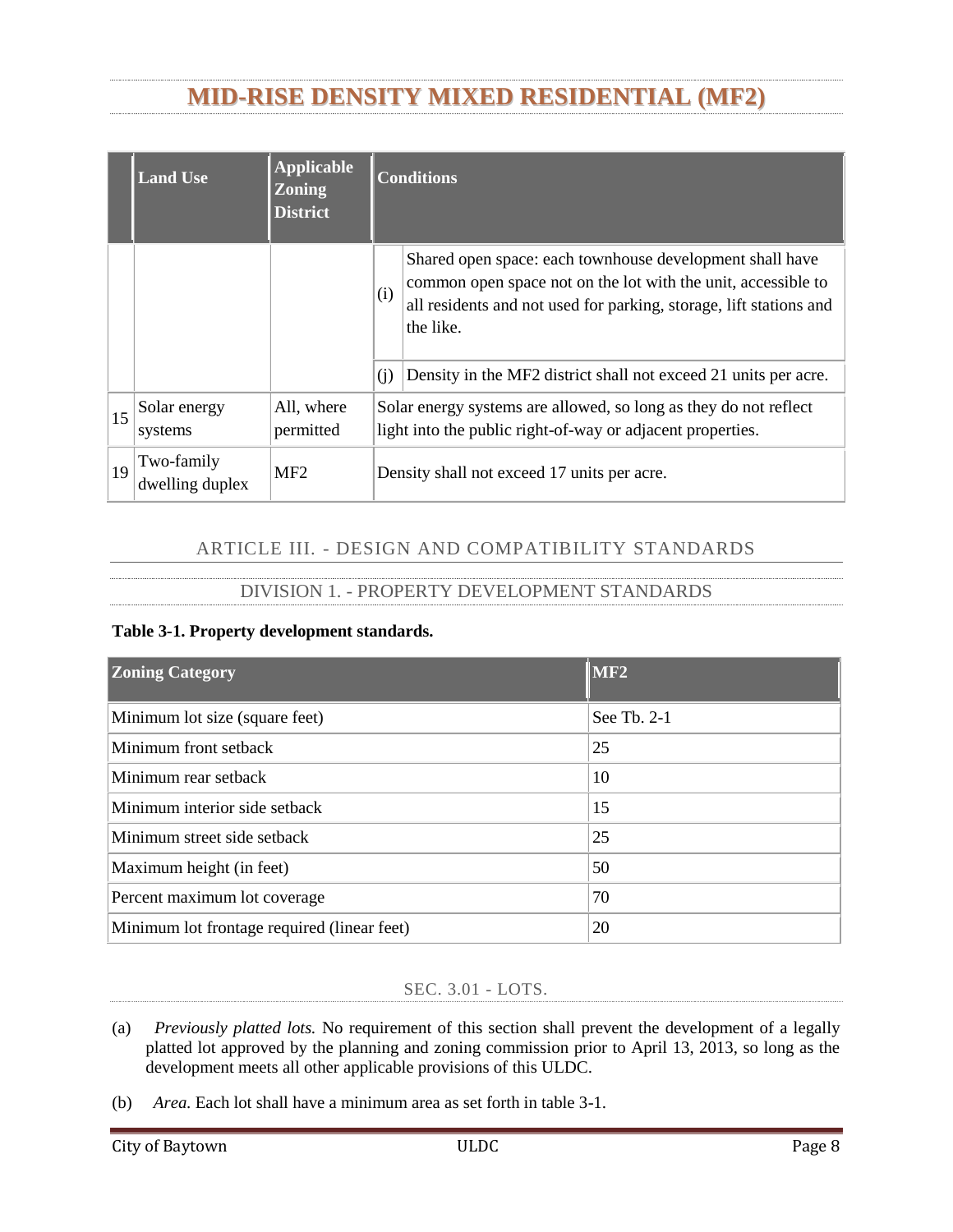#### SEC. 3.03 - HEIGHT.

- <span id="page-11-0"></span>(a) *Buildings.* Each zoning district shall have a maximum building height as specified in table 3-1.
	- (1) Building height shall be measured as the vertical distance between the average finished grade at the base of the building and the mean height of the roof. The mean height of the roof is determined by averaging the highest and lowest points of the roof.
	- (2) For fences or walls, height shall be measured on the side with the least vertical exposure above the finished grade to the top of the fence or wall.
	- (3) Buildings in the heavy industrial (HI) zoning district have a maximum height of 60 feet unless the entire building is equipped with a National Fire Protection Association ("NFPA") 13 fire sprinkler system, then the maximum height shall be 75 feet.
- (b) *Exemptions.* The following structures and features shall be exempt from the height requirements of this ULDC to the extent indicated:
	- (1) Chimneys;
	- (2) Cupolas, widow walks;
	- (3) Utility poles and support structures;
	- (4) Cooling towers and ventilators;
	- (5) Municipal or other state or county government utility infrastructure; and
	- (6) Spires and church steeples.

#### DIVISION 2. - OPERATIONAL PERFORMANCE STANDARDS

#### SEC. 3.08 - STANDARDS.

<span id="page-11-1"></span>Under this division, the following standards shall apply:

- (a) *Noise.* Sites shall be laid out and uses shall be operated to prevent noise from becoming a nuisance to adjacent single-family and duplex uses;
- (b) *Vibration.* All uses shall be operated so that ground vibration is not perceptible outside the lot lines of the site on which the use is located;
- (c) *Fire and explosive hazards.* Underground storage tanks for flammable liquids and gasses shall be located at least 50 feet from the lot line of lots that contain a single-family or duplex use; aboveground tanks shall be set back at least 100 feet from such lot lines, unless the board of adjustment determines, based on information provided by the applicant, that a 50-foot setback will ensure compliance with all applicable state standards. The storage tank setback requirements of this subsection shall not apply to tanks that are necessary to single-family or duplex units; and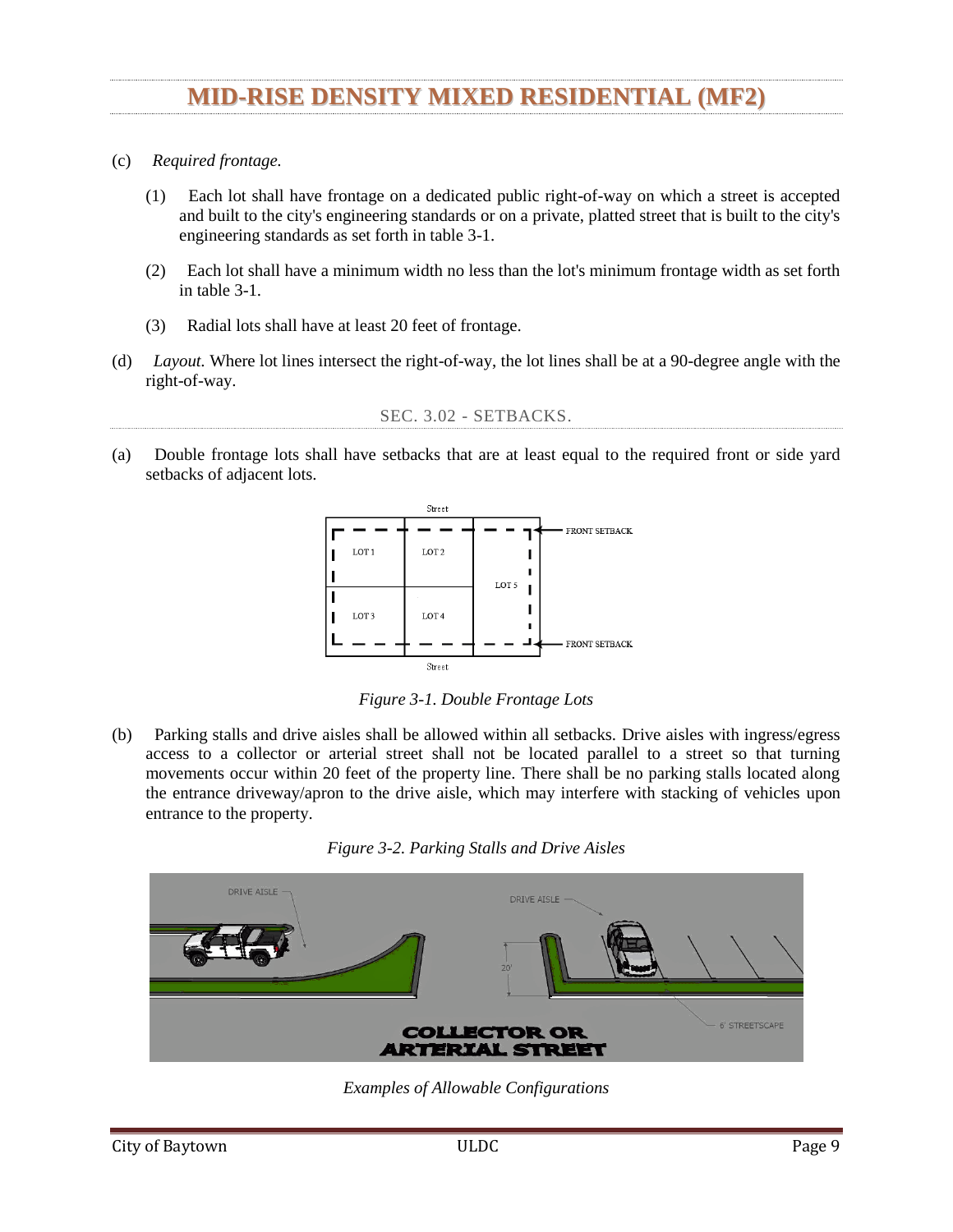- (d) *Light and glare.* The following operational performance standards shall apply:
	- (1) All exterior lighting shall be hooded or otherwise shielded so that the light source is not directly visible from property that contains a single-family or duplex;
	- (2) All lighting shall be shielded so that substantially all emitted light falls within the property line of the property from which the light emanates;
	- (3) All exterior building floodlights shall be shielded so that all emitted light falls upon the property from which the light emanates;
	- (4) No illumination shall produce direct, incident or reflected light that interferes with the safe movement of motor vehicles on public streets. The types of lighting that shall be prohibited by this subsection shall include but not be limited to any light that may be confused with or construed as a traffic control device and any animated, flashing or changing intensity lights, except for temporary holiday displays; and
	- (5) Electromagnetic interference. No operations or activities shall be conducted that cause electrical disturbances to be transmitted across lot lines.
- (e) *Screening.* Non-residential and multifamily residential development, including off-street parking areas associated with such developments, shall be screened from view of adjacent single-family or duplex use and any property zoned SFE, SF1, SF2, or OR. Such visual screening shall be accomplished through the use of opaque fence meeting the requirements of division 2 of article X of chapter 18, pertaining to buffer fencing, along the lot line that is adjacent to the single-family or duplex use or property zoned SFE, SF1, SF2 or OR. Mechanical equipment, outdoor storage areas and refuse collection areas shall be completely shielded from view of adjacent single-family or duplex uses, scenic corridors or property zoned SFE, SF1, SF2 or OR by an opaque fence or wall made of material specified in division 2 of article XII of chapter 18 that is at least one foot taller than the site feature being screened from view, provided this shall not be interpreted as requiring screening, fences, or walls to be taller than ten feet. Fences, walls and buffers must comply with all other requirements of the ULDC.

<span id="page-12-0"></span>

| DIVISION 4. - RESIDENTIAL ZONES                           |
|-----------------------------------------------------------|
| SEC. 3.11 - APPLICABILITY, LOTS UNDER 43,560 SQUARE FEET. |

<span id="page-12-1"></span>Any building on a lot smaller than 43,560 square feet, with the exception of manufactured housing, or a building containing two or more dwelling units shall comply with the masonry, architectural and site design standards listed in this section.

- (a) *Masonry.* Buildings in subdivisions platted after April 13, 2013, shall have all exterior walls constructed using masonry materials covering at least 60 percent of said walls, exclusive of doors and windows.
	- (1) A combination of at least three materials shall be used, two of which shall be masonry.
	- (2) Materials shall be used consistently on the same building plane. The minimum offset to establish a new building plane is six inches.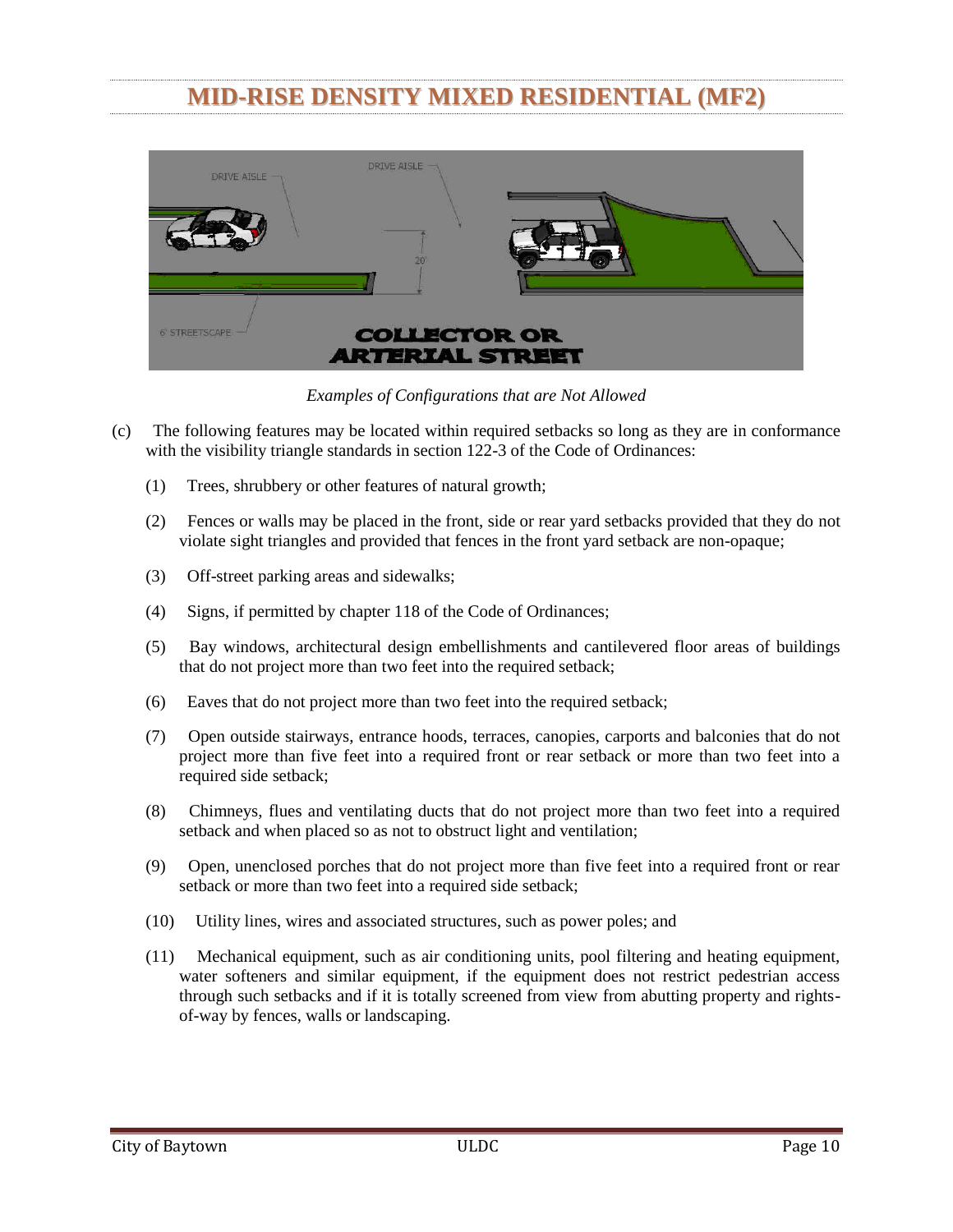(b) *Architectural.* New residential dwellings shall be constructed using at least two of the following design features to provide visual relief along the front of the residence as depicted in figure 3-3: 1) dormers; 2) gables; 3) recessed entries with a three-foot minimum; 4) covered front porches; 5) cupolas; 6) pillars or posts; 7) bay windows with a 24-inch minimum projection; or 8) other equivalent design feature approved by the director.



*Figure 3-3. Style Elements*

- (1) Front facing windows shall be provided with trim or shall be recessed. The windows shall not be flush with exterior wall treatment and shall be provided with an architectural surround at the jamb.
- (2) Roofs shall have a minimum pitch of 12:4. Mansard roofs shall be allowed.
- (c) *Site design.*
	- (1) Sidewalks in conformance with chapter 122 of the Code of Ordinances shall be installed from property line to property line at the expense of the property owner in all adjacent rights-of-way prior to the issuance of a certificate of occupancy for a new residential building.
	- (2) Entrances to attached garages shall have a 25-foot setback from the front property line and shall not exceed 35 feet in width or occupy more than 40 percent of the total building frontage, whichever is greater. The 25-foot setback does not apply to attached side entry garages.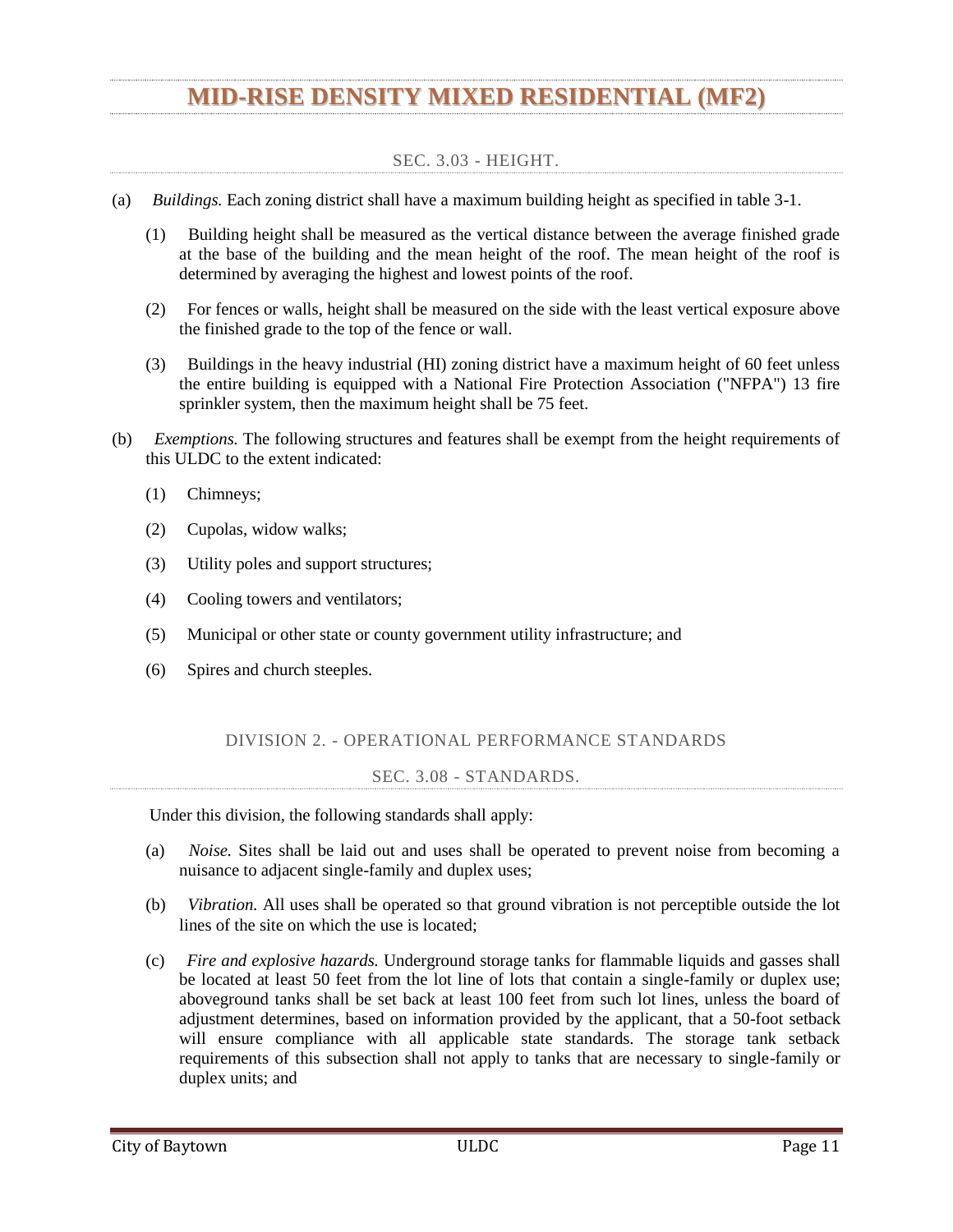

*Figure 3-4. Garage Setback Options*

(3) Mechanical equipment shall not be located in the front yard. Mechanical equipment may be allowed in the street side yard setback if screened from view of the public right-of-way.

SEC. 3.115 – RESIDENTIAL ACCESSORY STRUCTURES

- <span id="page-14-0"></span>(a) For tract of land two (2) acres or smaller:
	- (1) The sum of all barns and stables shall not exceed the gross square footage of the primary structure on the same lot; and
	- (2) The sum of all other residential accessory structures shall not exceed 75% of the gross square footage of the primary structure on the same lot.
- (b) For tracts of land larger than two (2) acres:
	- (1) The sum of all barns and stables may exceed the gross square footage of the primary structure on the same lot; and
	- (2) The sum of all other residential accessory structures shall not exceed the gross square footage of the primary structure on the same lot.

SEC. 3.12 - APPLICABILITY, BUILDINGS WITH MULTIPLE UNITS.

<span id="page-14-1"></span>Any residential building designed for multiple units, including duplex or two-family either for rental or condo ownership shall comply with the masonry, architectural and site design standards listed in this section.

- (a) *Masonry.*
	- (1) Sixty percent of the total exterior wall area of the first floor of each building elevation shall be constructed of masonry materials, excluding doors and windows.
	- (2) Thirty percent of the total exterior wall area of the each floor above the first floor of each building elevation shall be constructed of masonry materials, excluding doors and windows.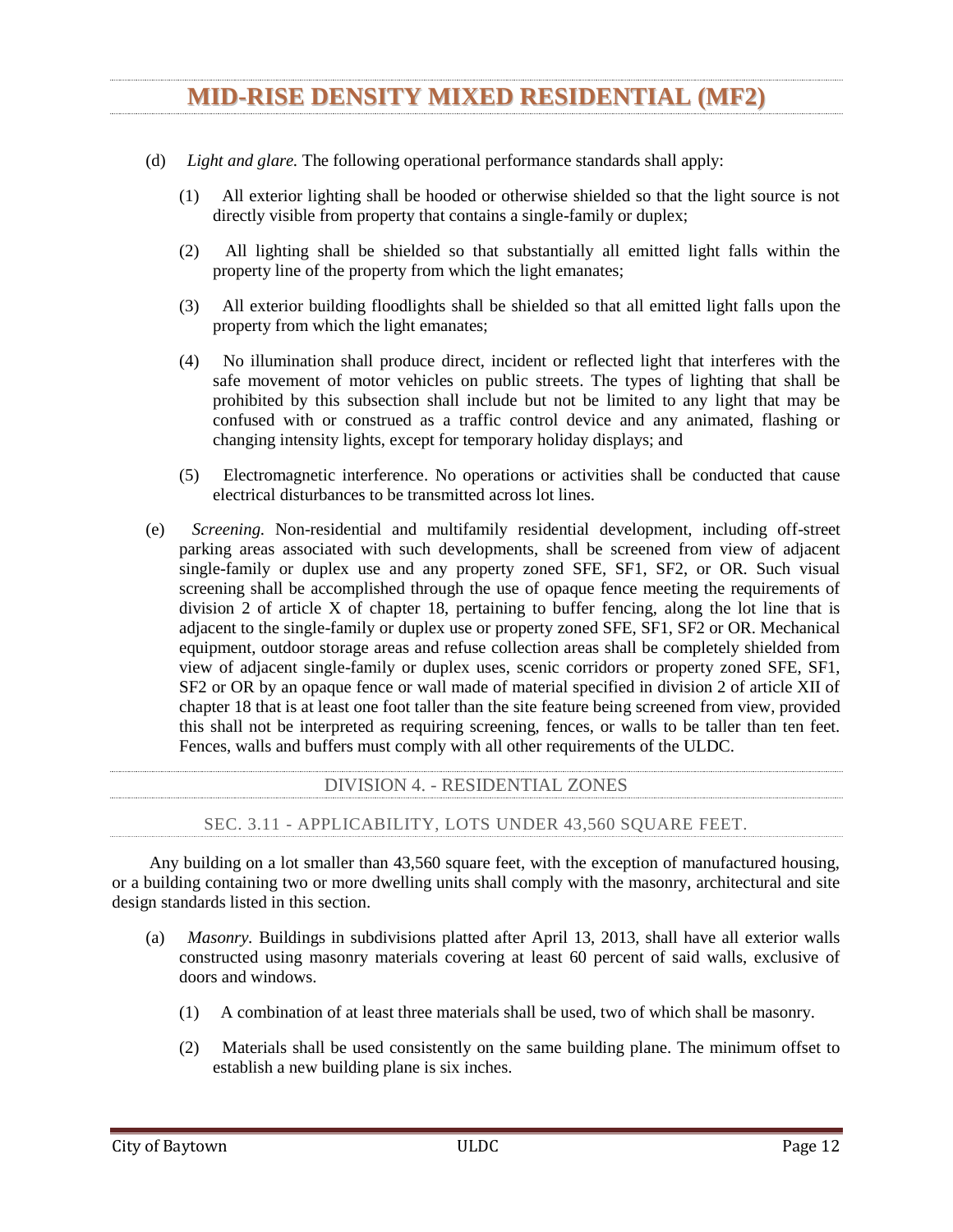- (b) *Architectural.*
	- (1) *Building articulation.*
		- a. Building frontages greater than 75 feet in length shall have recessed places, projections, windows, arcades or other distinctive features to interrupt the length of the building facade.
		- b. Front and street sides of buildings visible from the public right-of-way shall include changes in relief such as columns, cornices, bases, fenestration, and fluted masonry, for at least 15 percent of all exterior wall area.
	- (2) *Stairwells.* Open, unenclosed stairwells shall not be allowed along any facade facing a public street or private street system.
	- (3) *False door or window openings.* Use of false door or window opening shall be defined by frames, sills and lintels.
- (c) *Site design.*
	- (1) Parking areas designed to serve multi-unit dwellings shall not be located between residential buildings and the street or drive isle system.
	- (2) Sidewalks in conformance with chapter 122 of the Code of Ordinances shall be installed from property line to property line at the expense of the property owner in all adjacent rights-of-way prior to the issuance of a certificate of occupancy for a new multi-unit dwelling.
	- (3) *Building orientation:*
		- a. Building(s) located on parcels that are adjacent to SFE, SF1 SF2, or MF1 zones shall have a maximum height of 40 feet or shall be constructed in conformance with the requirements of the 35-degree angle residential proximity slope as depicted in figure 3-5.



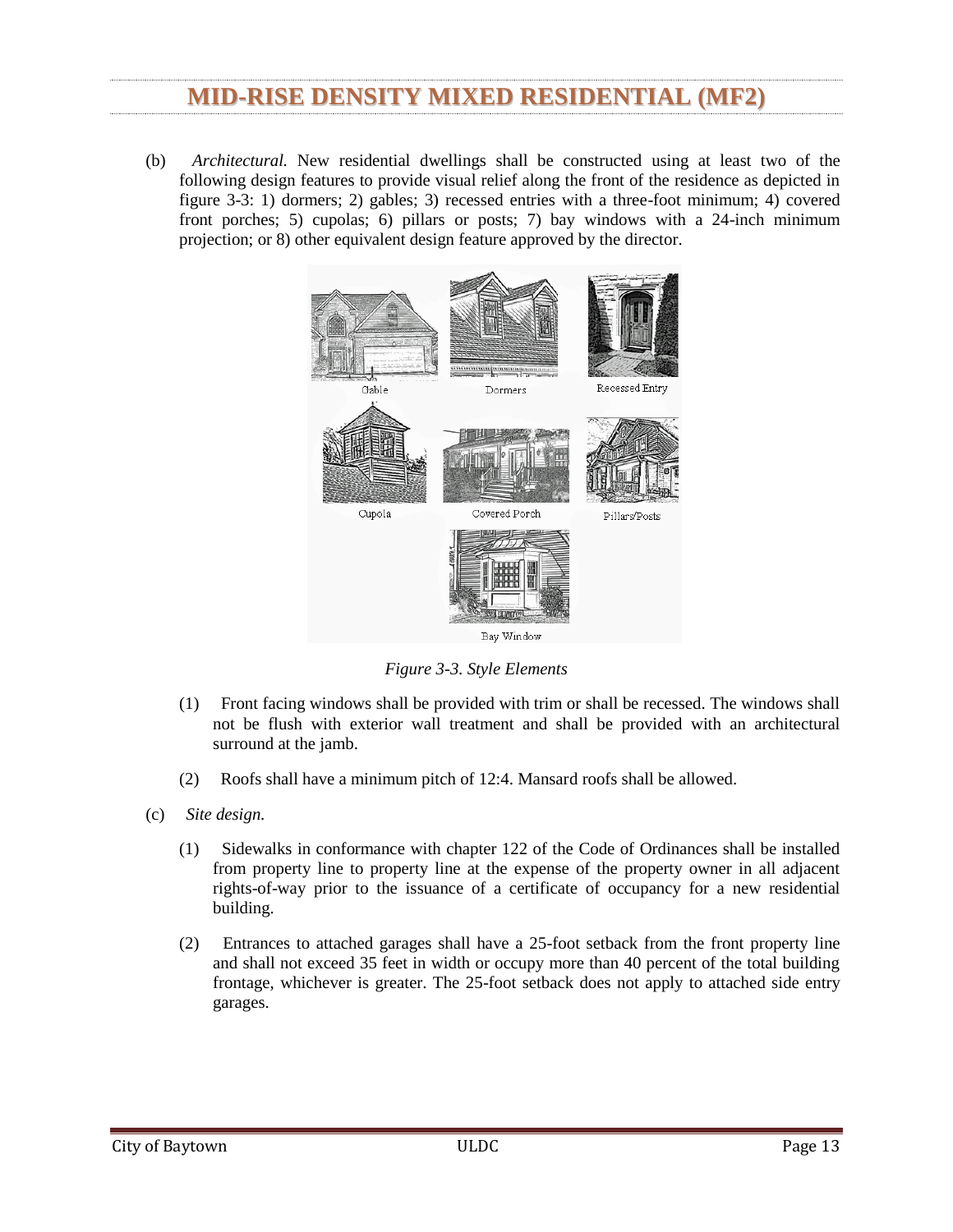- b. Building(s) located on parcels that are adjacent to SFE, SF1 SF2, or MF1 zones shall have a 15-foot building setback and shall provide opaque screening. Parking, dumpsters, and mechanical equipment shall not be allowed within the setback.
- c. Buildings shall front on public streets and/or private street systems.
- (4) Developments shall provide a private driving aisle system consisting of limited access driveways. At least one side of the private driving aisle system shall include sidewalks at least five-foot wide and a planting strip between the driveway and sidewalk at least fivefoot wide that includes street trees 30-foot on center. The private street system shall provide vehicular and pedestrian access to all parking areas and on site amenities and must connect to the public sidewalk system in the public right-of-way.
- (5) *Recreation space:*
	- a. Each development shall provide at least 100 square feet of outdoor recreation space per dwelling unit that is intended to serve the entire development. Open space in the required setbacks can not be counted.
	- b. Outdoor recreation space shall be turf area at least 3,000 square foot in size with maximum slopes of three percent.
	- c. One perimeter shade tree is required for each 1,000 square foot of outdoor recreation space.

### DIVISION 5. - DISTRICT COMPATIBILITY STANDARDS

### SEC. 3.14 - COMPATIBILITY STANDARDS.

<span id="page-16-1"></span><span id="page-16-0"></span>The following additional standards are applicable to property that is located at the boundary of two or more zoning districts. The following standards are also applicable to the portion of the LI or HI boundary that is within 300 feet of the referenced zoning district. The more intense new non-residential or multifamily use shall implement the applicable compatibility standards before a certificate of occupancy or completion will be issued.

(b) *Mid-rise density mixed residential dwellings (MF2).* New development that is zoned MF2 and located adjacent to a property zoned, UN, SFE, SF1, SF2, or MF1 shall meet all requirements of the property development standards table in article three, division 1 of the ULDC, install a minimum of a six-foot-tall opaque screen, and provide a minimum of a 20-foot open space between any property zoned OR, UN, SFE, SF1, SF2, or MF1. Any building over 40 feet in height also shall comply with the residential proximity slope in subsection  $3.12(c)(3)$  of the ULDC.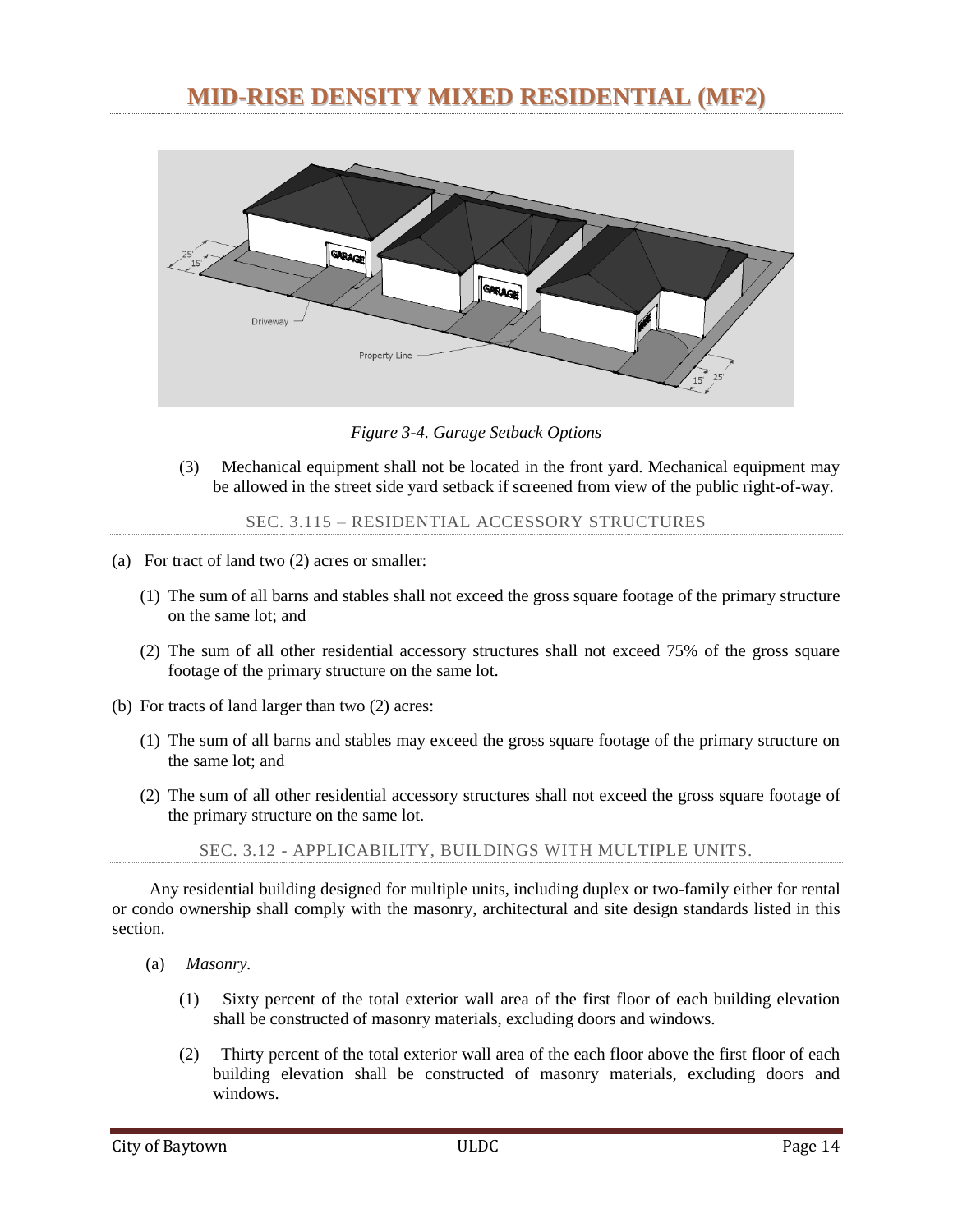# CHAPTER 112 – OFF-STREET PARKING

### SEC. 112-4. - MINIMUM REQUIREMENTS FOR SPACES.

- <span id="page-17-2"></span><span id="page-17-1"></span><span id="page-17-0"></span>(a) *Minimum number of parking spaces.* There shall be provided, at such time as a building permit is issued for the erection, alteration or use change of a structure, off-street parking spaces in accordance with the following minimum requirements:
	- (1) Bowling alley: Five parking spaces for each lane;
	- (2) Business or professional office, studio, bank, medical or dental clinic: Three parking spaces plus one additional parking space for each 200 square feet of floor area over 500;
	- (3) Church, theater, auditorium (except school), sports arena, stadium or gymnasium: One parking space for each four seats or bench seating spaces;
	- (4) Community recreation center, library, museum or art gallery: Ten parking spaces plus one additional space for each 300 square feet of floor area in excess of 2,000 square feet. If an auditorium is included as a part of the building, its floor area shall be deducted from the total and additional parking provided on the basis of one space for each four seats that it contains;
	- (5) Dancehall, assembly or exhibition hall without fixed seats: One parking space for each 100 square feet of floor area used thereof;
	- (6) Fraternity, sorority or dormitory: One parking space for each three beds;
	- (7) Furniture or appliance store, hardware store, wholesale establishment, machinery or equipment sales and service, clothing or shoe repair or service shop: Two parking spaces plus one additional parking space for each 300 square feet of floor area over 1,000;
	- (8) Hospital: Four parking spaces plus one additional parking space for each four beds;
	- (9) Hotel: One parking space for each sleeping room or suite plus one parking space for each 400 square feet of commercial floor area contained therein;
	- (10) Industrial plant: The number of parking spaces required to accommodate all plant employees and construction forces on any single shift;
	- (11) Mortuary or funeral home: One parking space for each 50 square feet of floor space in slumber rooms, parlors or individual funeral service rooms;
	- (12) Motor vehicle sales room or car lot: One parking space for each 500 square feet of sales floor area with a minimum of three parking spaces;
	- (13) Private club, lodge, country club or golf club: One parking space for each 150 square feet of floor area for every five members, whichever is greater;
	- (14) Restaurant, nightclub, cafe or similar recreation or amusement establishment: One parking space for each 100 square feet of floor area;
	- (15) Retail store or personal service establishment, except as otherwise specified in this section: One parking space for each 200 square feet of retail sales or floor area;
	- (16) Roominghouse or boardinghouse: One parking space for each sleeping room;
	- (17) Sanitarium, convalescent home, home for the aged or similar institution: One parking space for each six beds;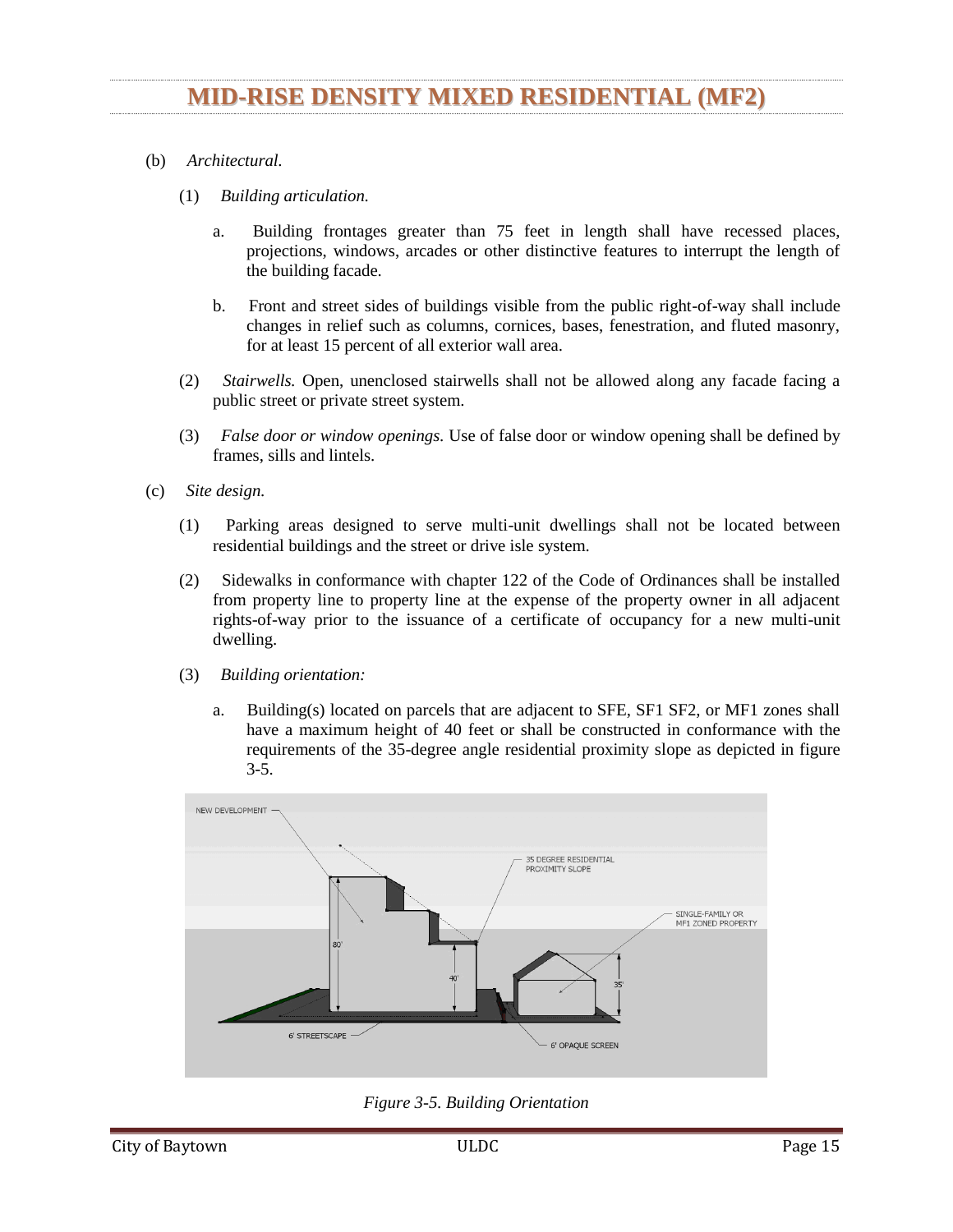- (18) School, elementary: One parking space for each ten seats in the auditorium or main assembly room or one space for each classroom, whichever is greater;
- (19) School, secondary, and college: One parking space for each eight seats in the main auditorium or three spaces for each classroom, whichever is greater;
- (20) Tourist home, cabin or motel: One parking space for each sleeping room or suite;
- (21) Townhouse and two-family dwellings: 2¼ spaces per dwelling unit.
- (22) Multi-family dwellings (three or more dwelling units):

| Minimum<br>Parking<br><b>Spaces</b> | Unit Size                                                                                   |
|-------------------------------------|---------------------------------------------------------------------------------------------|
| 1.0                                 | each one bedroom or efficiency up to 500 square feet in size                                |
| 1.5                                 | each one bedroom apartment 500 square feet or greater in size or with two or more bathrooms |
| 1.75                                | each two bedroom apartment regardless of size                                               |
| 2.0                                 | each three bedroom regardless of size                                                       |
| 3.0                                 | each apartment greater than three bedrooms                                                  |

(23) Vehicle or boat repair business, including, but not limited to those defined in section 102-136 and automobile repair, major and minor as defined in the Unified Land Development Code: One space for each service bay, plus one space for every 300 square feet of building floor area.

- (b) *Additional parking spaces for guests.* In addition to the minimum number of parking spaces provided for in subsection (a) of this section, there shall be provided, at such time as a building permit is issued for the erection, alteration or use change of a structure, additional off-street parking spaces in accordance with the following minimum requirements:
	- (1) *Number.*
		- a. Townhouses: Ten percent of the number parking of spaces required in subsection (a)(21).
		- b. Two-family dwellings: Ten percent of the number of parking spaces required in subsection  $(a)(21)$ .
		- c. Multifamily dwellings: Ten percent of the number of parking spaces required in subsection  $(a)(22)$ .
	- (2) *Location.*
		- a. All dwelling units of a townhouse, two-family dwelling or multifamily dwelling must have at least one parking space as required in subsection (b)(1) within 300 feet measured by the walking distance on sidewalks or along the street or driveway from the parking space to the nearest entrance to the dwelling unit.
		- b. all parking required by this subsection (b) must be on the same site as the townhouse, twofamily dwelling or multifamily dwelling.
- (c) *Bicycle parking.* One bicycle rack (to accommodate three or more bicycles) per residential building and at the community facilities shall be installed and maintained. The bike rack shall be located not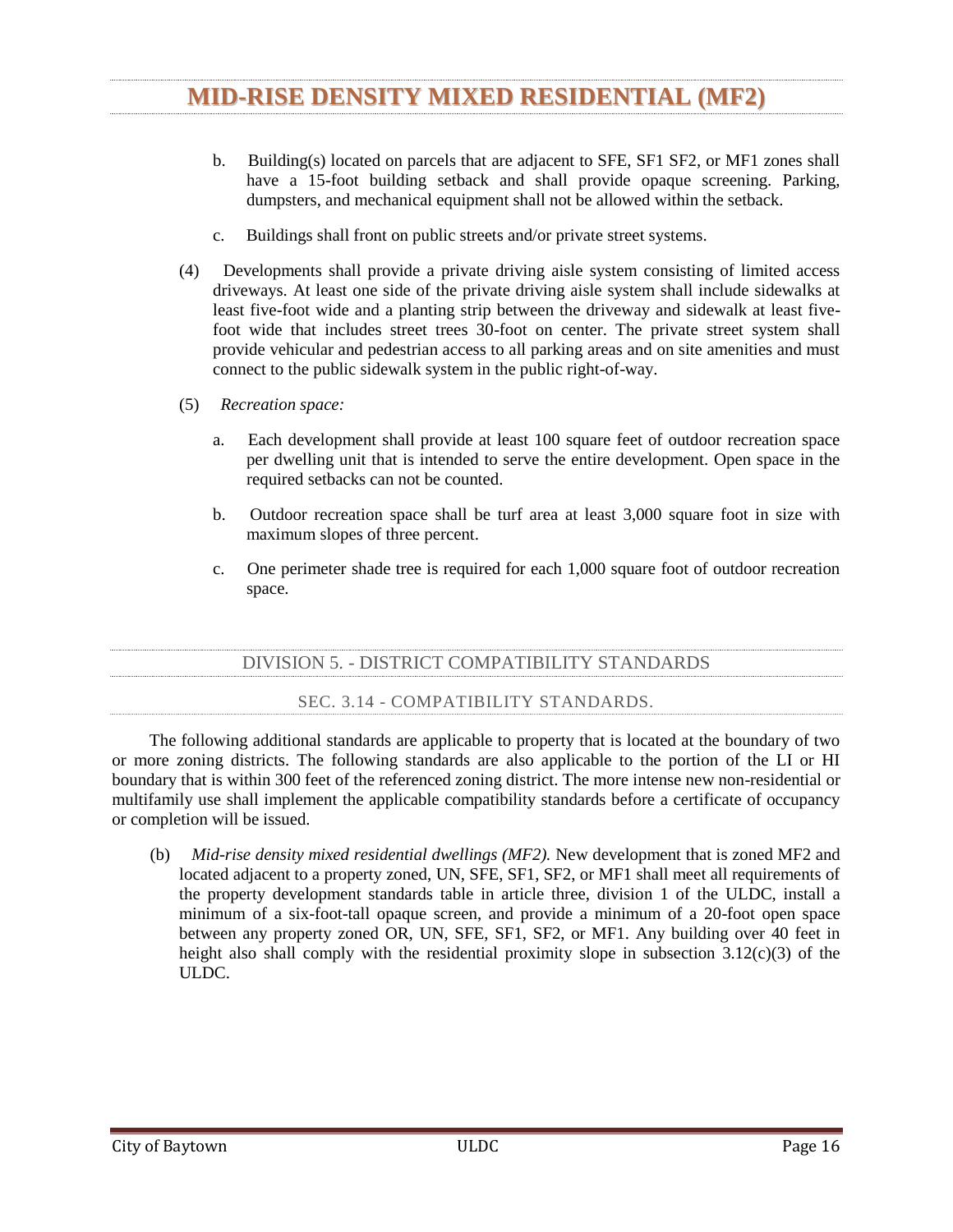in a sidewalk and not in a required parking space but shall be located so as to provide the ability of the bike user to walk on a sidewalk or along with street to access the bicycle rack.

(d) *Sidewalks from parking spaces.* Sidewalks connecting all parking areas to residential and to community buildings shall be provided and maintained. Where the sidewalks cross driving aisles (driveways) crosswalks and/or alternate paving materials shall be installed.

SEC. 112-5. - RULES FOR COMPUTING NUMBER OF SPACES.

<span id="page-19-0"></span>In computing the number of parking spaces required for each of the uses listed in section 112-4, the following rules shall govern:

- (1) Floor area shall mean the foundation area of the specified use. For a multistory building, each story shall be considered a separate foundation area, so that the total floor area of such building shall include the area of all floors added together;
- (2) Where fractional spaces result, the parking spaces required shall be construed to be the nearest whole number;
- (3) The parking space requirement for a use not specifically mentioned in this chapter shall be the same as required for a use of a similar nature; and
- (4) For mixed uses, the parking spaces required shall equal the sum of the requirements of the various uses computed separately.

SEC. 112-6. - CONSTRUCTION OR USE CHANGES.

<span id="page-19-1"></span>Whenever a building or use is constructed or changed after the effective date of the ordinance from which this chapter derives by enlarging the floor area, number of employees, number of dwelling units, seating capacity or otherwise, to create a requirement for an increase in the number of parking spaces, such spaces shall be provided on the basis of the enlargement or the change in use.

## SEC. 112-7. - LOCATION OF SPACES.

<span id="page-19-2"></span>All parking spaces required in this chapter shall be located on the same lot with the building or use served, except as follows:

- (1) Where an increase in the number of spaces is required by a change or enlargement of the use or where such spaces are provided collectively or used jointly by two or more buildings or establishments, the required spaces may be located not to exceed 300 feet from an institutional building served and not to exceed 500 feet from any other nonresidential building served;
- (2) No more than 50 percent of the parking spaces required for theaters, bowling lanes, dancehalls, nightclubs or cafes may be provided and used jointly by similar uses not normally open, used or operated during the same hours as those listed; provided, however, that written agreement thereto is properly executed and filed as specified in subsection (4) of this section;
- (3) Not more than 80 percent of the parking spaces required for a church or school auditorium may be provided and used jointly by similar uses not normally open, used or operated during the same hours as those listed; provided, however, that written agreement thereto is properly executed and filed as specified in subsection (4) of this section; and
- (4) When the required parking spaces are not located on the same lot with the building or use served or when such spaces are collectively or jointly provided and used, a written agreement thereby assuring their intention for such purposes shall be properly drawn and executed by the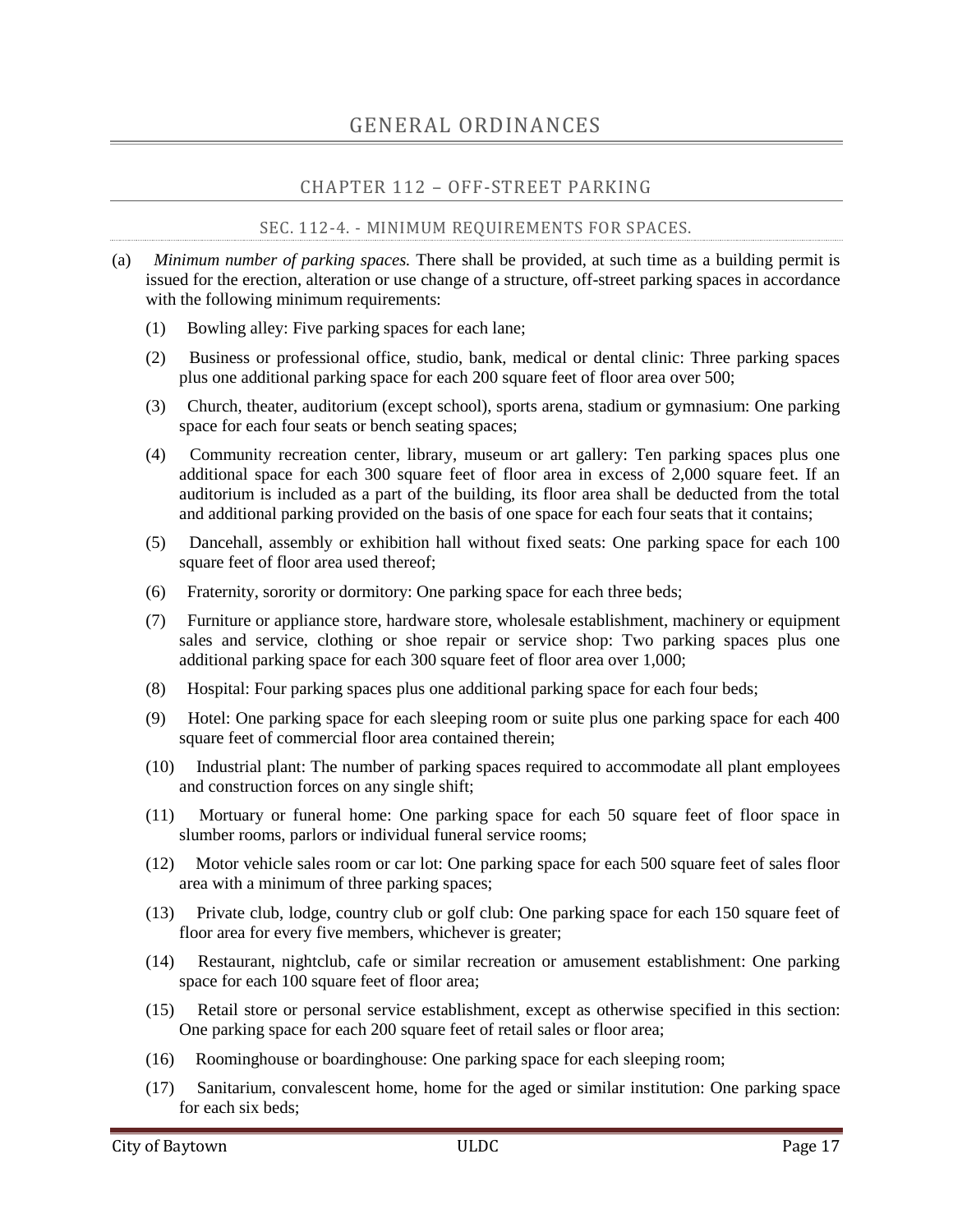parties concerned, approved as to form by the city attorney, and shall be filed with the application for a building permit.

#### SEC. 112-8. - MINIMUM DIMENSIONS.

<span id="page-20-0"></span>The minimum dimensions for off-street parking spaces required under this chapter shall be as follows:

- (1) *Ninety-degree angle parking.* Each parking space shall be not less than nine feet wide or less than 18 feet in length. Maneuvering space shall be in addition to parking space and shall be not less than 23 feet perpendicular in width;
- (2) *Sixty-degree angle parking.* Each parking space shall be not less than nine feet wide perpendicular to the parking angle or less than 17 feet in length when measured at the appropriate angles. Maneuvering space shall be in addition to parking space and shall be not less than 20 feet in width;
- (3) *Forty-five-degree angle parking.* Each parking space shall be not less than nine feet wide perpendicular to the parking angle or less than 19 feet in length when measured at the appropriate angles. Maneuvering space shall be in addition to parking space and shall be not less than 11 feet in width; and
- (4) *Other.* Where off-street parking facilities are provided in excess of the minimum amounts specified in this chapter or when off-street parking facilities are provided but not required by this chapter, the off-street parking facilities shall comply with the minimum dimensions for parking and maneuvering space specified in this section.

### SEC. 112-9. - DESIGN STANDARDS.

<span id="page-20-1"></span>Geometric design standards for driveways and off-street parking stalls are set forth in appendix 1 to this chapter, which is on file in the offices of the city clerk and chief building official. Curb cuts shall conform to standards established in the engineering department. Permits for all curb cuts will be issued by the chief building official.

### SEC. 112-10. - MAINTENANCE OF OFF-STREET PARKING AREAS.

<span id="page-20-2"></span>Parking spaces and pedestrian walkways must be clearly delineated and parking spaces must meet the minimum dimensions specified in section 112-8. Parking spaces must be clearly marked with appropriate striping if on a paved surface or appropriate marking if on an unpaved surface. All improved parking surfaces and walkways shall be maintained in a good and safe condition; and free of any defects affecting the use, safety, appearance or drainage of the surface or of the adjoining property.

### SEC. 112-11. - VEHICLE STORAGE AREAS.

- <span id="page-20-3"></span>(a) Any motor vehicle sales, car lot, or vehicle or boat repair business, whose customers leave their motor vehicles for repair or service, shall designate a vehicle storage area separate from the required customer parking area for all non-operational vehicles to be serviced. Spaces within the vehicle storage area shall not count towards meeting the minimum required number of customer parking spaces specified in section 112-4, nor shall they block access to the building, driveways, sidewalks, or hinder proper vehicular circulation within the lot.
- (b) Each vehicle storage area shall: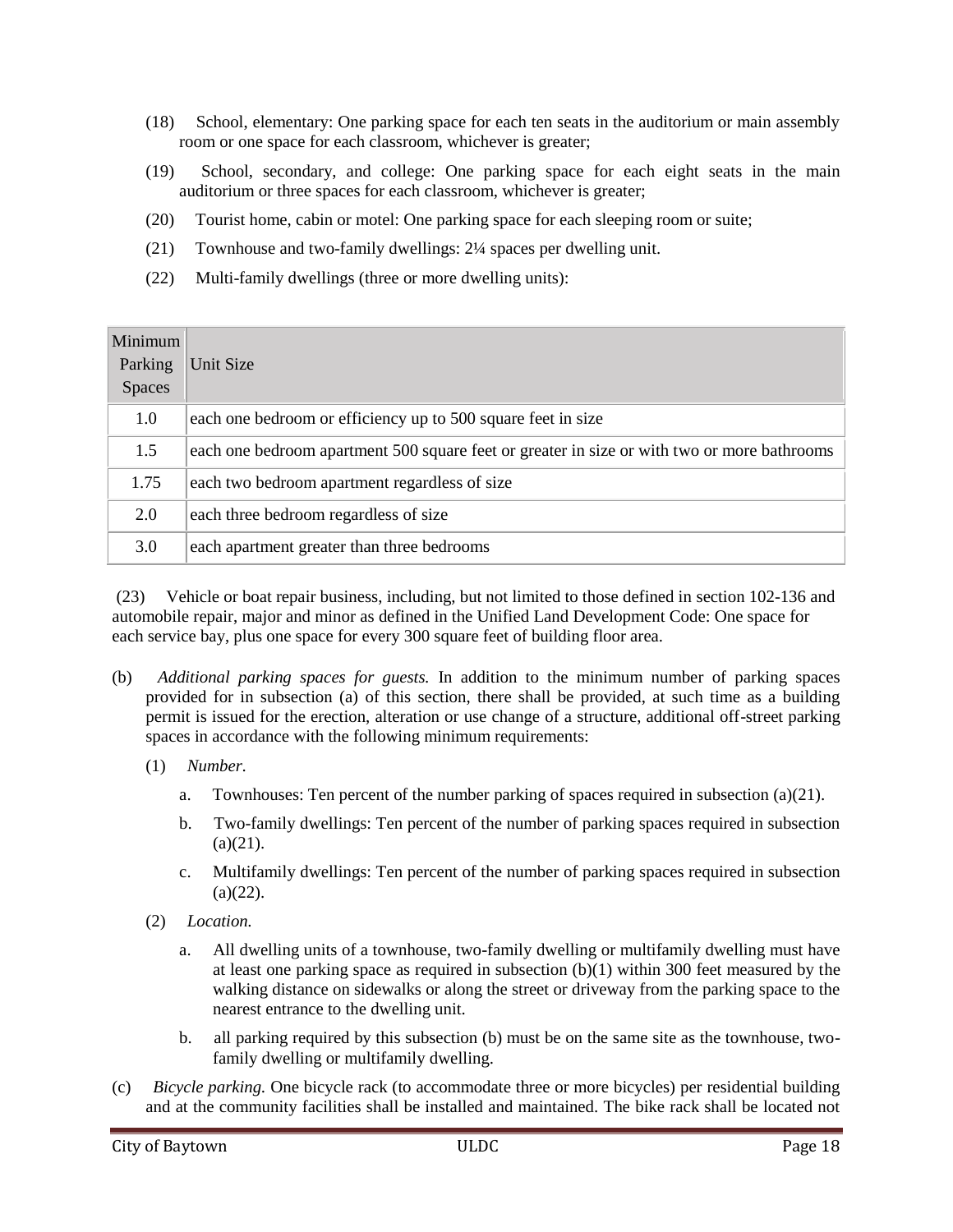- (1) Meet the off-street parking minimum dimensions and design standards in this chapter; or
- (2) Be:
	- a. Enclosed by a six-foot-high, opaque fence consisting of the materials specified in section 18-1011;
	- b. Located behind the building line of the building; and
	- c. Designed so that the vehicles stored within are not visible from any public right-of-way in any manner.
- (c) Any vehicle serviced or waiting to be serviced must be stored in the vehicle storage area when not being actively repaired.

- SEC. 18-93. SIDEWALKS.
- <span id="page-21-0"></span>(a) *Definitions.* The following words, terms and phrases, when used in this section, shall have the meanings ascribed to them in this subsection, except where the context clearly indicates a different meaning:

*Construction* means the building or placement of any structure requiring a permit from the city.

*Impervious surface* means any type of improvement to real property that will prevent water from passing through to the soil below.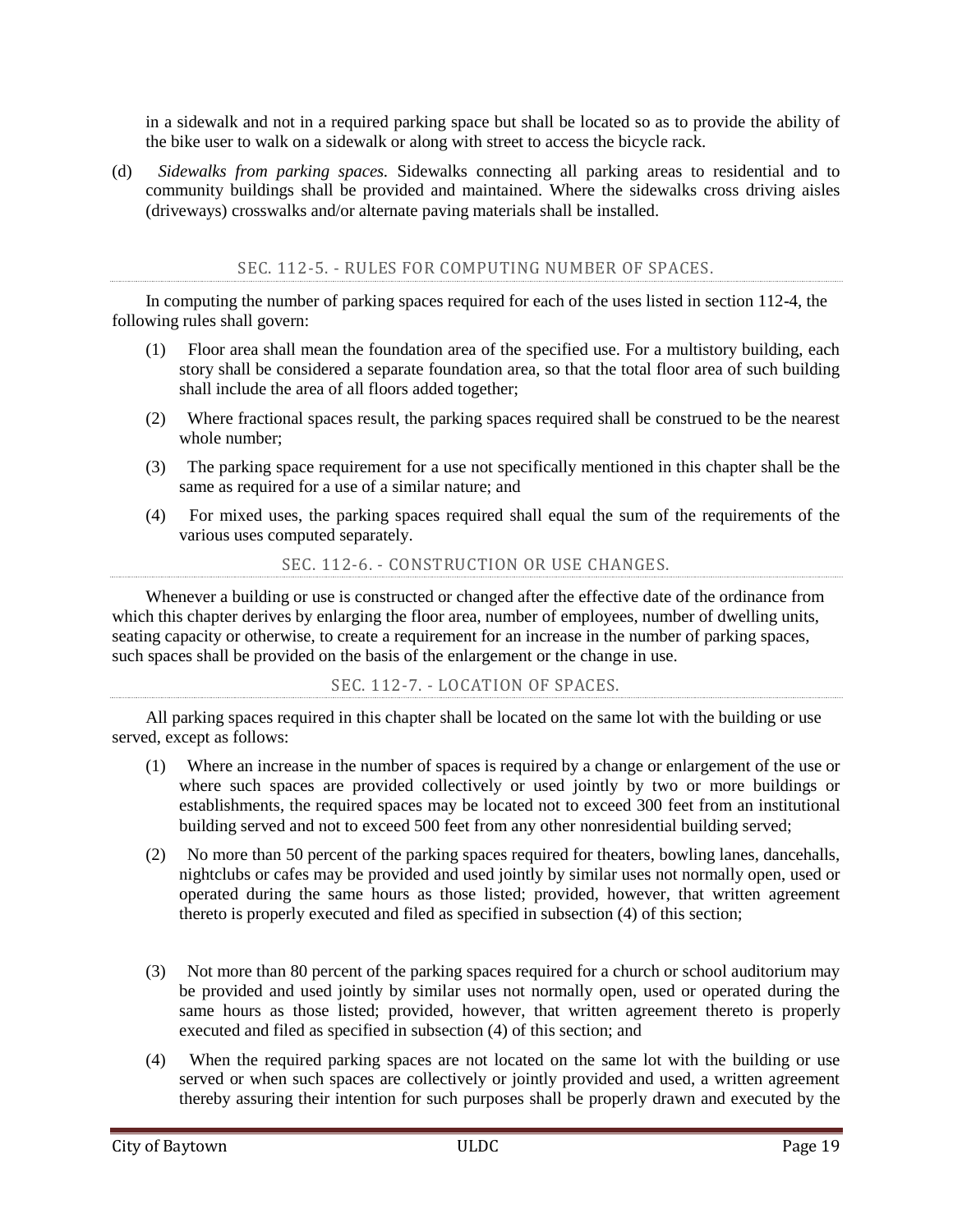*Primary non-residential structure* means the main structure on a lot or parcel that is anything other than a primary residential structure.

*Primary residential structure* means the main dwelling unit on a lot or parcel that is:

- (1) A detached one- or two-family dwelling; or
- (2) A townhome not more than three stories above grade plane in height, with separate means of egress, and open to a public right-of-way or yard on at least two sides.

*Sidewalk* means a paved path for the use of pedestrians constructed:

- (1) In the right-of-way between the curb lines or the edge of pavement of a roadway and the adjacent property lines; or
- (2) In an easement on private property dedicated to the city or the public for which a sidewalk is permitted to be built.
- (b) *Required.* Except as provided in subsection (c) of this section, sidewalks conforming to the requirements of chapter 122 of this Code shall be constructed when a permit is issued for any of the following:
	- (1) Construction of a primary residential structure in a subdivision platted after July 26, 2012;
	- (2) Construction of a primary non-residential structure within any zoning district with the exception of a LI or HI zoning district; or
	- (3) Construction on a primary non-residential structure or the parking area serving a primary nonresidential structure that would result in either:
		- a. A 30-percent aggregate increase in the existing gross area of impervious surface on the property in any zoning district with the exception of the HI zoning district; or
		- b. Five thousand square feet of new impervious surface area, on the property in any zoning district with the exception of LI or HI zoning district.
- (c) *Exempt.* Construction of sidewalks shall not be required:
	- (1) On a property where a primary residential structure in a residential zoning district, as determined by the ULDC, is being constructed but there is not enough space within the right-ofway to construct a sidewalk as determined by the director of engineering;
	- (2) When a residential lot is platted after July 26, 2012, in an existing residential area where less than 80 percent of the existing homes have sidewalks;
	- (3) On property where a governmental agency prohibits the construction of sidewalks and the applicant has provided to the chief building official current documentation to this effect from the governmental agency; or
	- (4) When, in the opinion of the chief building official, the installation of sidewalks would not be feasible due to planned public improvements and the owner or developer, in lieu of constructing a sidewalk, pays at the time of the issuance of a building permit a fee. Such fee shall be in an amount equal to the cost of the construction of the sidewalk per square foot based upon the competitively bid prices obtained by the city for its annual concrete work contract.
- (d) *Appeals.* Appeals from a decision of the chief building official shall be made in accordance with section 18-58.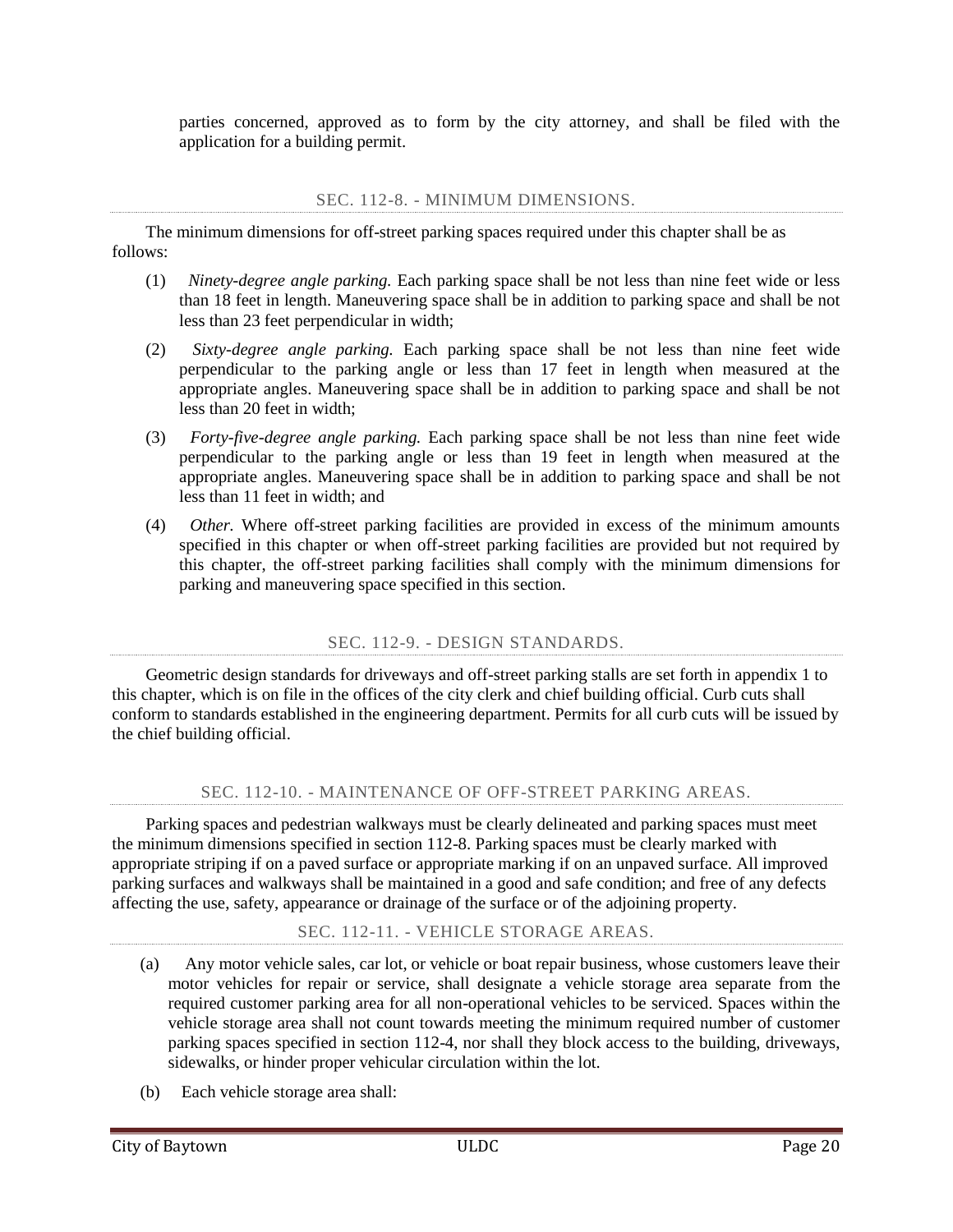- (e) *Violation.* It shall be unlawful for any person to willfully or maliciously tear up, injure, deface or destroy any sidewalk, or any portion thereof.
- (f) *Enforcement.*
	- (1) Any violation of this article shall constitute a misdemeanor punishable, upon conviction, by a fine as provided in section 1-14.
	- (2) In addition to enforcement action taken pursuant to subsection  $(f)(1)$ , certificates of occupancy and certificates of completion shall be withheld until repairs required in subsection (d) of this section have been made and approved by the chief building official.

## ARTICLE XIV. - LANDSCAPING

#### SEC. 18-1201. - GENERAL REGULATIONS.

- <span id="page-23-1"></span><span id="page-23-0"></span>(a) *Title.* This article shall be known and may be referred to as the "Landscaping Ordinance of the City of Baytown" or simply as the "Landscaping Ordinance."
- (b) *Purpose.* This article is adopted for the purpose of promoting the public health, safety and general welfare of the citizens of the city and is intended to achieve one or more of the following:
	- (1) To create an aesthetically pleasing environment that improves the quality of life for citizens;
	- (2) To enhance property values and to protect public and private investment;
	- (3) To promote the beautification of the city;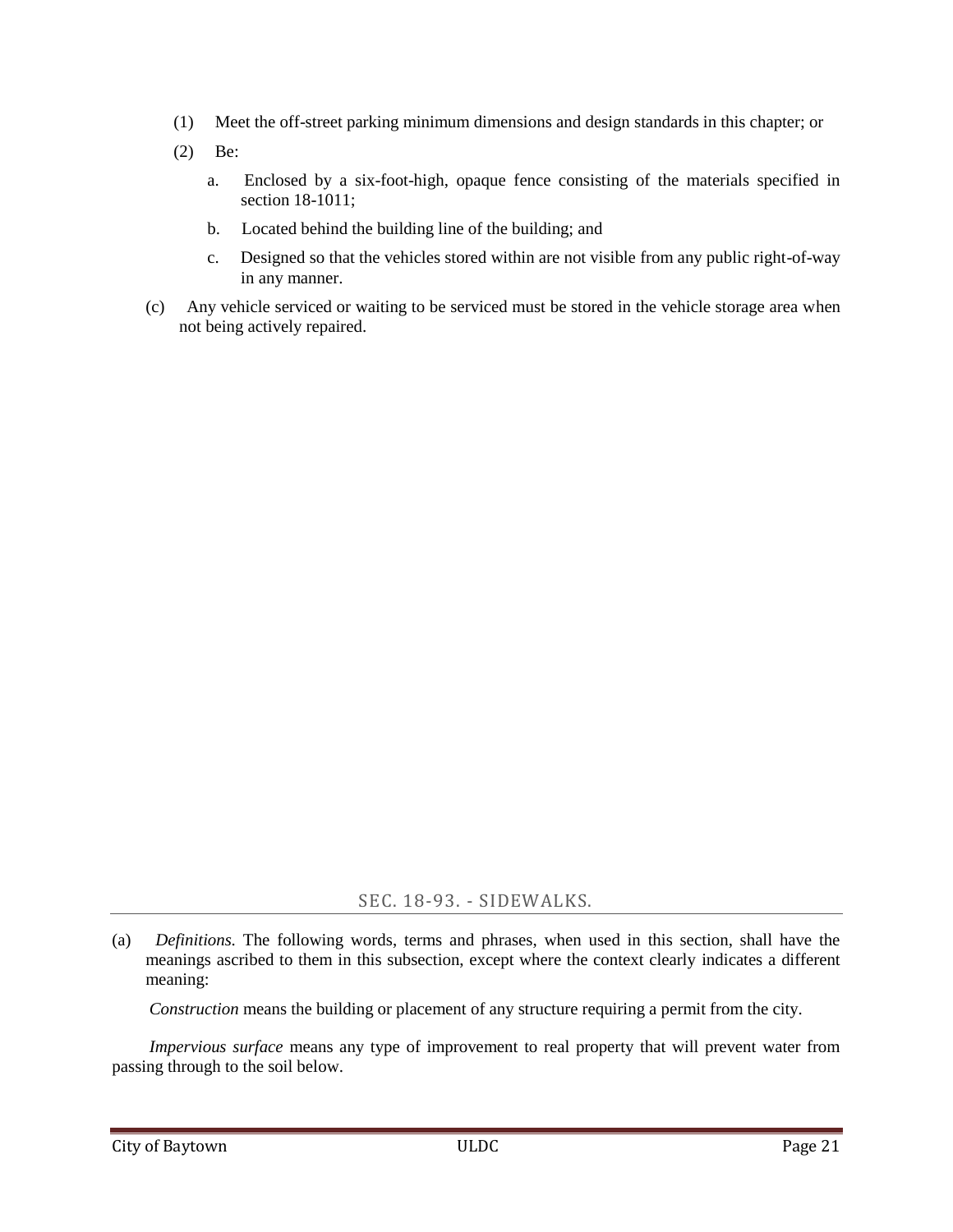- (4) To provide adequate light and air space;
- (5) To prevent overcrowding of land;
- (6) To ensure that the local stock of trees and vegetation is replenished; and/or
- (7) To stabilize the environment's ecological balance by contributing to the processes of air purification, oxygen regeneration, ground water recharge, stormwater runoff, and soil erosion retardation, while at the same time aiding in noise, glare and heat abatement.
- (c) *Applicability.* The provisions of this article shall apply to all nonresidential developments, as that term is defined in section 18-1202, within the city, unless specifically provided otherwise in this article.
	- (1) The landscaping provisions contained in this article shall become applicable to each individual nonresidential lot at the time an application for a new commercial permit is made. When remodeling, redevelopment or reconstruction is proposed on nonresidential property that would result in an expansion of gross floor area, parking lot area, or vehicular surface area, the following provisions apply:
		- a. When remodeling, redevelopment or reconstruction is proposed on nonresidential property that would expand existing gross floor area of the lot's structure or structures by less than 50 percent, only the portion of the site where the expansion is located is subject to the provisions of this article.
		- b. When remodeling, redevelopment, reconstruction or expansion is proposed on nonresidential property that would expand existing gross floor area of the lot's structure or structures by 50 percent or more, the entire property must comply with the provisions of this article. The removal of any portion of an existing building is not required for compliance with this subsection  $(c)(1)b$ .
		- c. If within a three-year period the impervious surface area of a nonresidential development is increased by 25 percent or more or if within a three-year period 25 percent or more of the impervious surface area of a nonresidential development is reconstructed, the requirements of section 18-1206 shall be applied only to the area where the expansion or reconstruction occurs. This provision shall apply only when such expansion or reconstruction is not a part of a structural remodeling, redevelopment or reconstruction project.
	- (2) All landscaping requirements under this article shall run with the land and shall apply against any owner or subsequent owner.
	- (3) Each phase of a phased project shall comply with the requirements of this article. If the nonresidential development is to be construed in phases, phase lines shall be drawn 20 feet or more from developed site elements (parking, buildings, ponds, etc.). The portion of the land remaining for subsequent phases shall be no less than three-fourths of an acre.
	- (4) This article shall have no application to nonresidential developments with parking lots of less than 5,000 square feet.
- (d) *Inconsistent provisions and conflict with other regulations.* In the event that any provision of this article is inconsistent or in conflict with any other provision of this article or any other ordinance or regulation of the city, the more stringent provision shall control, unless otherwise specifically stated.
- (e) *Transitional provisions.*
	- (1) *Building permits.* Except as specifically provided in this article, the provisions of this article shall not affect any valid building permit issued or any valid building permit application filed prior to August 2, 1998, provided that construction pursuant to such permit, is commenced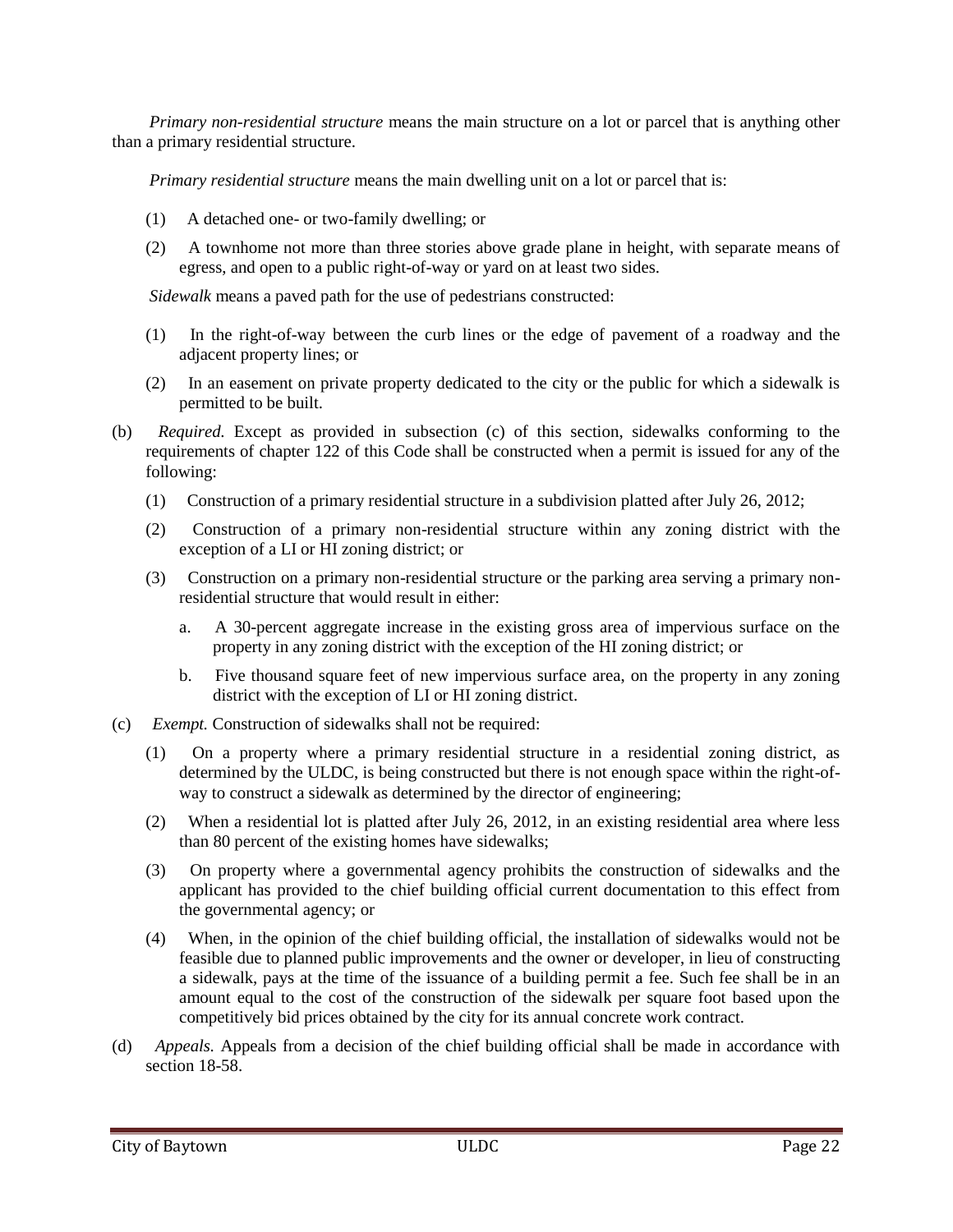within six months of the date of issuance of the permit and diligently pursued, as determined by the chief building official, to completion in accordance with the applicable regulations of the city.

(2) *Subdivision plats.* Except as specifically provided in this article, the provisions of this article shall not affect any preliminary plat or final plat approved pursuant to the regulations of chapter

<span id="page-25-0"></span>126.

For the purpose of interpreting and administrating the provisions of this article, the words defined in this section shall be given the meanings set forth below. All other words shall be given their common, ordinary meanings, as the context may reasonably suggest.

*Caliper* means the diameter of a tree at 18 inches above ground level.

*Commission* means the city's planning and zoning commission as presently constituted, or any successor commission.

*Developed land* means that portion of real property which has been altered from its natural landscape by the construction or reconstruction of any structure, parking lot, or other improvement.

*Director* means the director of planning and development services.

*Duplex* dwelling use means the use of a lot for two dwelling units within a single building or structure.

*Dwelling unit* means a building or portion of a building that is arranged, occupied or intended to be occupied as a residence and includes facilities for sleeping, cooking and sanitation.

*Evergreen tree* means a tree that retains some or all of its leaves throughout the year, which can be used for the purposes of providing a visual screen.

*Existing tree* means a tree which is located on the property prior to a new construction permit being issued by the city.

*Groundcover* means a spreading plant including sods and grasses less than 18 inches in height that may be used for erosion control.

*Impervious surface* area means any surface area that prevents infiltration of water into the soil. Impervious surface may include, but not be limited to, those surfaces covered by asphalt, concrete, crushed stone, clay, bedrock, limestone and compacted soil.

*Landscape reserve* means undeveloped property which is left in its natural state and is of sufficient size for the growth of plants and trees.

*Large tree* means a tree, under normal growth conditions, that reaches a mature height at or above 40 feet. A tree that, at the time of planting, is at least 12 feet tall above grade and has a minimum caliper of three inches.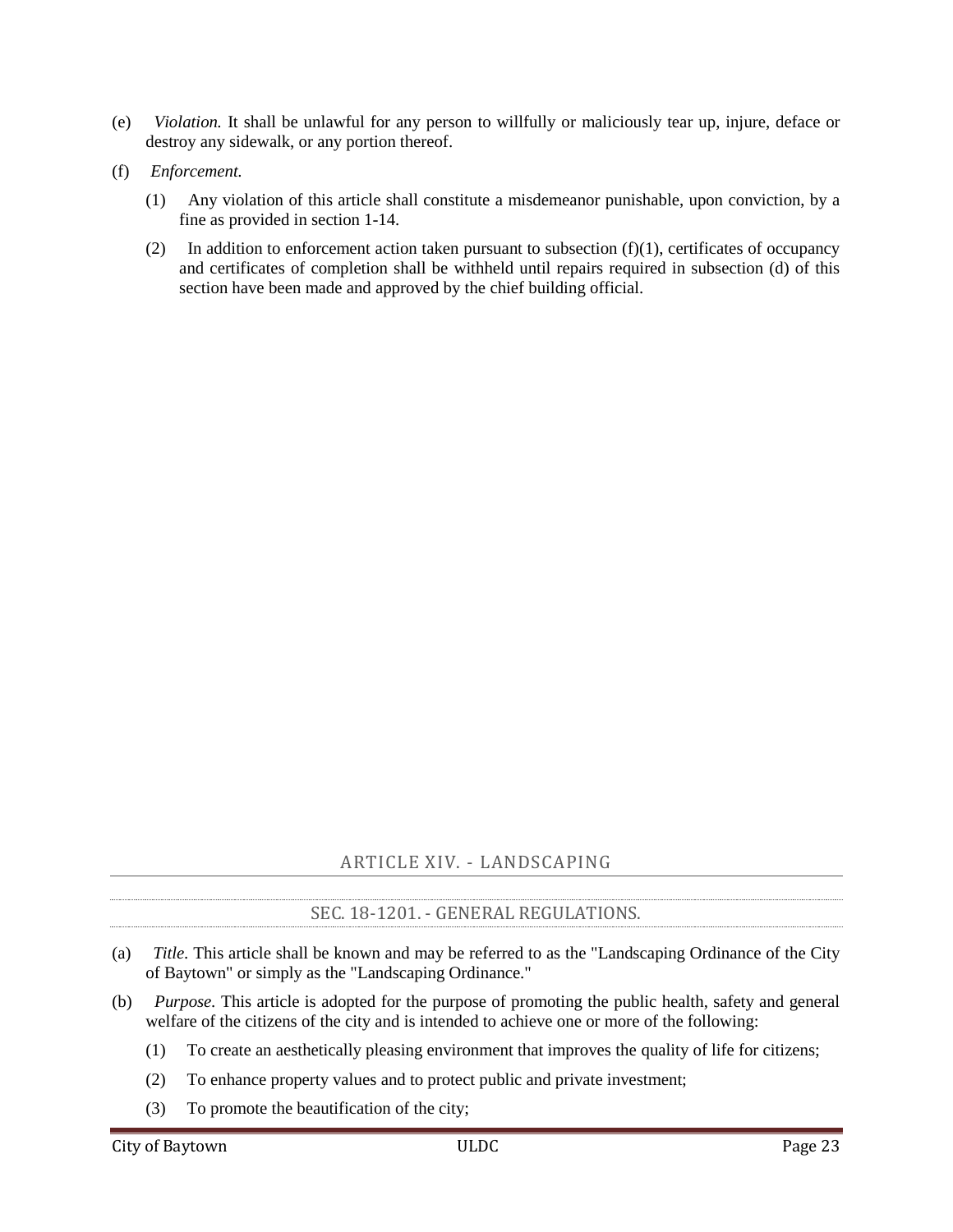*Mulch* means various substances that are placed around plants to prevent evaporation, to control weeds and to control soil erosion. Mulch material includes, but is not limited to, organic substances and various forms and sizes of natural rocks.

*Multi-family dwelling* means the use of a lot for three or more dwelling units within a single building.

*New commercial permit* means a building permit required for the construction and/or development of all new nonresidential developments. Nonresidential means any use other than single-family or duplex dwelling use, and expressly includes, but is not limited to, uses associated with multi-family dwellings, manufactured home parks, mobile home parks, RV parks and commercial developments within the city.

*Parking space* means a space used for parking a motor vehicle and satisfying all of the applicable requirements for off-street parking contained in chapter 112.

*Shade tree* means any self-supporting woody plant with one well-defined trunk and a distinct definite formed crown.

*Shrub* means a woody perennial plant differing from a perennial herb by its more woody stem and from a tree by its low stature and habit of branching from the base.

*Single-family dwelling use* means the use of a lot for one dwelling unit.

*Small tree* means a type of tree that, under normal growth conditions, that reaches a mature height between 20 and 40 feet. A tree that, at the time of planting, is at least six feet tall above grade and has a minimum caliper of two inches.

*Streetscape* means the landscaping along the property adjacent to the street rights-of-way as required to be landscaped pursuant to this article.

*Tree* means any self-supporting woody plant with one well-defined trunk two inches in diameter or greater.

SEC. 18-1203. - ELIGIBLE TREES, SHRUBS, AND GROUNDCOVER.

<span id="page-26-0"></span>All forms of landscaping are suitable including flowers, ground cover, shrubs, trees and the various forms and sizes of mulch. Unless expressly stated otherwise, all trees shall be a minimum of five feet in height immediate upon planning and have a minimum 1½-inch caliper. All shrubs must be a minimum size of one gallon and be a minimum of 1½ feet in height when planted. Plant height shall be measured from average grade after planting.

SEC. 18-1204. - LANDSCAPE PLAN REQUIREMENTS.

<span id="page-26-1"></span>When a new commercial permit is required, the owner shall provide the director as part of his construction documents a landscape plan containing the following information:

- (1) The location of existing boundary lines and dimensions of the tract and the square footage of the total off-street parking area;
- (2) The location of existing and proposed utility easements on or adjacent to the lot and the location of overhead power lines and any underground utilities;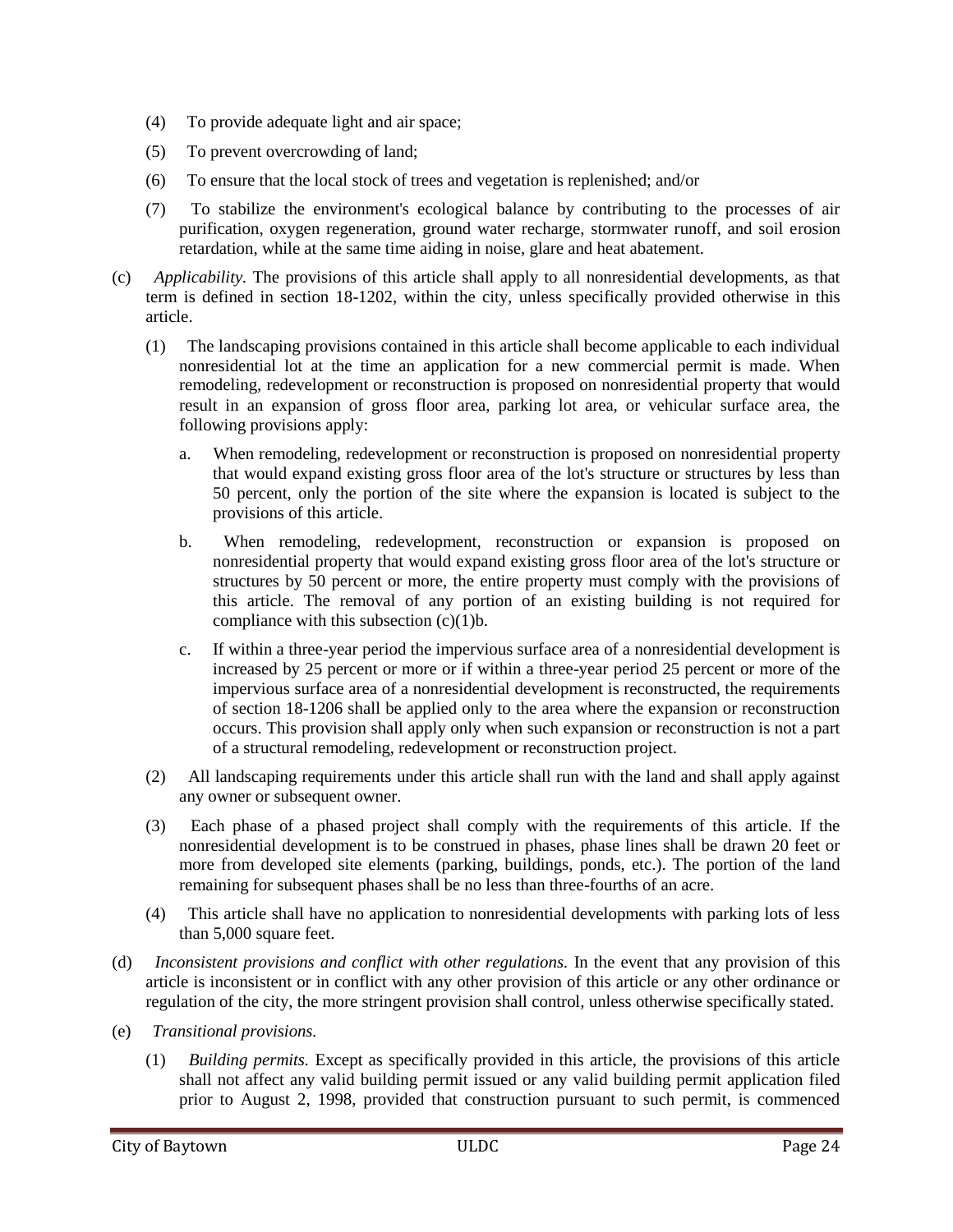- (3) A description of adjacent land uses, existing developments and roadways;
- (4) The location, size and type of proposed landscaping in areas to be landscaped and the size of proposed landscaped area;
- (5) The location, species and diameter of existing trees having a caliper of  $1\frac{1}{2}$  inches or larger. Landscape reserves with numerous trees may be outlined with a description of existing trees to be preserved; and
- (6) All other information necessary for verifying that the minimum landscaping requirements have been satisfied pursuant to this article.

## SEC. 18-1205. - LANDSCAPING REQUIREMENTS.

<span id="page-27-0"></span>(a) The owner of the property on which an off-street parking area is located shall be required to provide interior landscaped open spaces for any parking lot 5,000 square feet or larger. All areas within the parking lot's perimeter are counted toward the landscape requirement, including the planting islands, curbed areas, parking spaces, and all interior driveways and aisles. The required landscape open space area shall be calculated as follows:

| <b>Total Off-street Parking</b><br>Area | Percent of the Off-street Parking Area that must be a Landscaped Open<br>Space Area |
|-----------------------------------------|-------------------------------------------------------------------------------------|
| $5,000 - 9,999$ square feet             | 5 percent                                                                           |
| Over 9,999 square feet                  | 7 percent                                                                           |

At least 50 percent of the required landscaped open space shall be located within the parking lot as an island or as a peninsula in order to be applied towards the landscaped requirements of this section. The remaining 50 percent of the required landscape open space may be located outside of the parking lot, but must be located forward of the rear building line of the primary structure and be visible from the public street.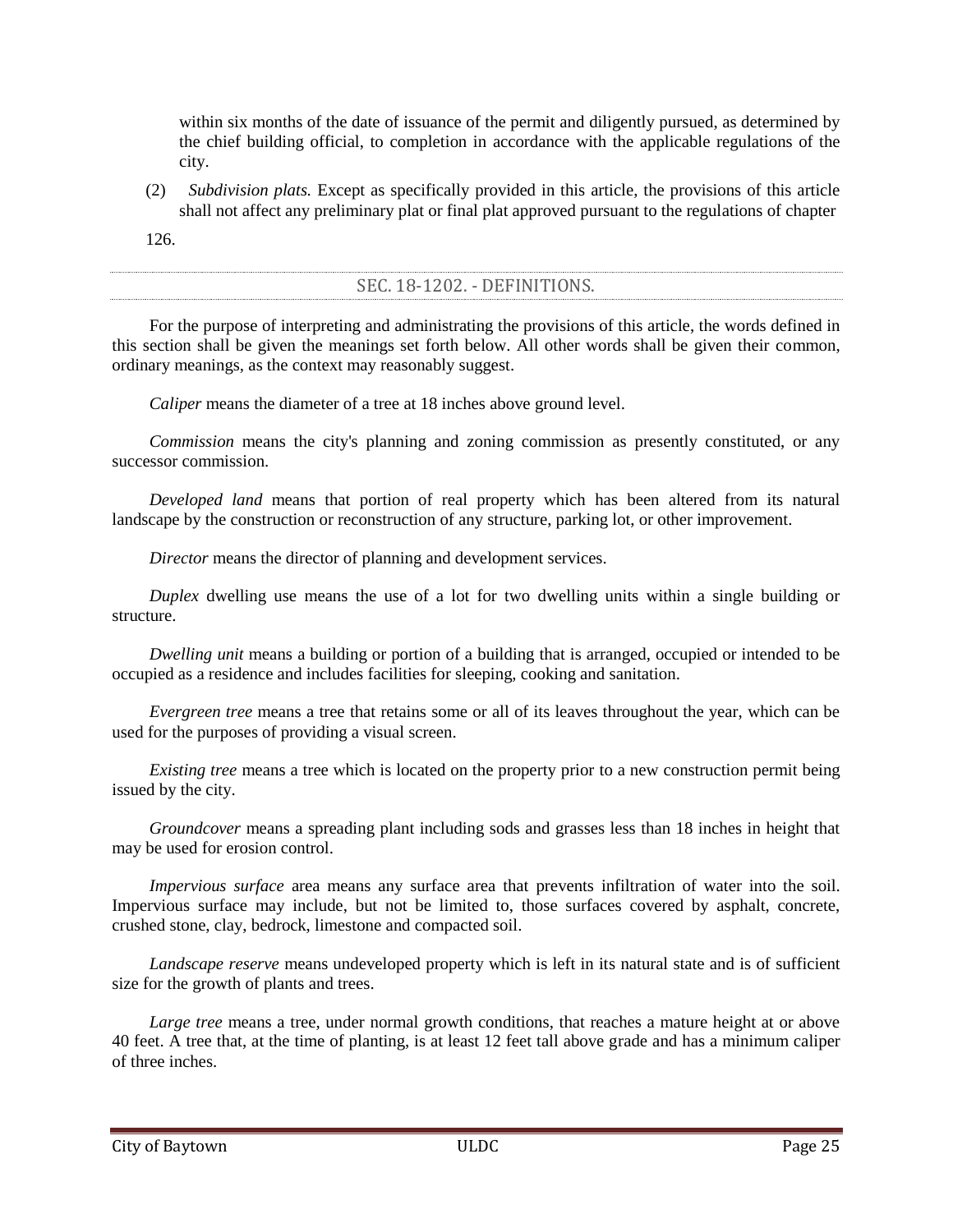(b) A minimum of one shade tree and four shrubs shall be planted and maintained for each 350 square feet or portion thereof of landscaped open space area. Credit may be given or received for preservation of existing trees as follows; provided, that the existing trees are located near or within the parking lot's perimeter, in good form and condition and reasonably free of damage by insect, disease or other affliction, as determined by the director:

| <b>Existing Tree Caliper</b> | <b>Tree Credit</b> |  |
|------------------------------|--------------------|--|
| $1\frac{1}{2}$ –6 inches     |                    |  |
| Over $6-12$ inches           |                    |  |
| Over 12 inches               |                    |  |

(c) Groundcover or mulch is required in swales, drainage areas, parking lot islands, landscape reserves and all unpaved portions of the property that is not otherwise used for a parking lot, building site or other improvement.

- (c) All persons subject to this ordinance must replace dead landscaping or landscaping that has been removed by any means and for any reason within 45 days of receipt of written notification by the director. Failure to replace landscaping as required by this section shall constitute a violation of this article punishable as provided in section 18-1208.
- (e) That portion of any off-street parking area, not otherwise required by section 112-4 that is located at a site primarily used for the storage of vehicles is exempt from the requirements of this section. Additionally, public schools of an elementary or secondary level and recreational areas owned by such schools shall be exempt from the requirements of this section.
- <span id="page-28-0"></span>(f) The landscaping requirements of this section shall not be required for heavy industry uses in a HI zoning district.

- (a) In addition to the landscaping requirements of section 18-1205, the owner of nonresidential property subject to this article shall be required to provide streetscape as described in this section and as depicted in Figure 18-1 "Streetscape Layout." Nothing in this subsection shall be construed as to require streetscape on undeveloped land. Streetscapes shall be no less than six feet wide.
- (b) Streetscape shall be required along the entire length of the property which is adjacent to a street right-of-way, except that streetscape shall not be required across driveways.
- (c) Streetscape shall include an area beginning at the property line which is adjacent to a street right-ofway, extending into the private property to establish the required width as listed in this section.
- (d) The streetscape's trees, shrubs, ground cover, and other landscaping shall be placed and maintained so as not to cause a visual obstruction and so as not to violate section 122-3.
- (e) Streetscapes shall be adequately watered using one of the following methods:
	- (1) Automatic irrigation system; or
	- (2) Manual watering, if all parts of the landscape improvements are within 100 feet of one or more hose bibs, and if a nonresidential streetscape improvement does not exceed 1,500 square feet.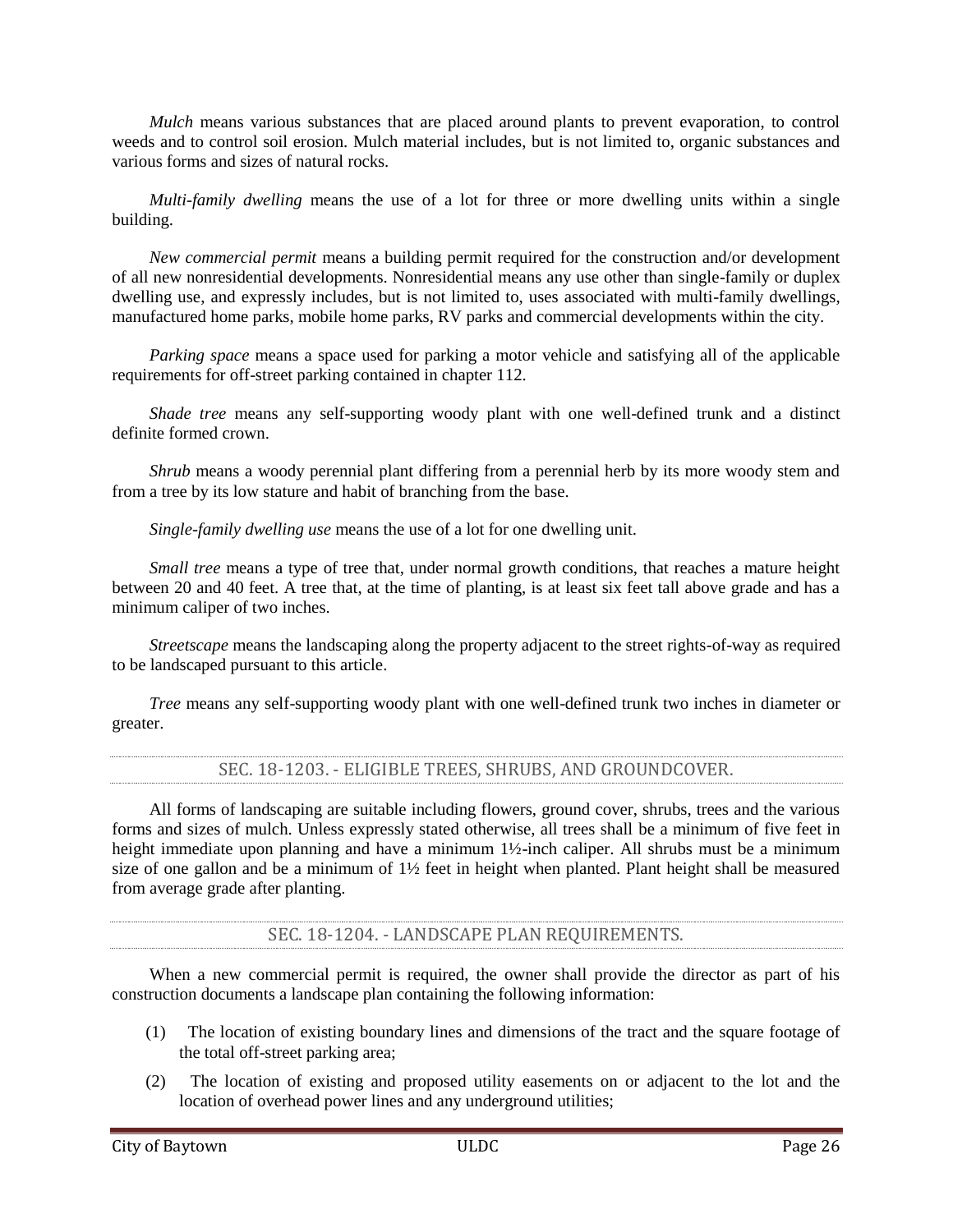(f) Streetscape width shall be determined by the street classification as identified by the city's major thoroughfare plan and shall be as follows:

| Classification | Minimum Streetscape Width |                                   |  |
|----------------|---------------------------|-----------------------------------|--|
| Local          | 6 feet                    |                                   |  |
| Collector      | 6 feet                    |                                   |  |
|                | Lot Size                  | Minimum<br><b>Street</b><br>Width |  |
| Minor Arterial | 1 acre or less            | 6 feet                            |  |
|                | More than 1 acre          | 12 feet                           |  |
| Major Arterial | Lot Size                  | Minimum<br><b>Street</b><br>Width |  |
|                | 1 acre or less            | 6 feet                            |  |
|                | More than 1 acre          | 12 feet                           |  |
| Freeway        | 25 feet                   |                                   |  |

- (g) Streetscape planting installation.
	- (1) Within a streetscape, large trees can be substituted with small trees where overhead utility lines will conflict with the large tree at or before the tree grows to its mature height.
	- (2) All trees and shrubs are to be planted in an organized fashion and in such a way as to facilitate the creation of a visual screen.
	- (3) Local and/or collector. The streetscape along local and collectors street shall be planted with either large or small trees, planted 30 feet on center, with eight shrubs, not less than two feet in height, for every 30 feet.
	- (4) Minor and major arterials. The streetscape along a major and/or minor arterial street shall be planted with either large or small trees, planted 30 feet on center, with eight shrubs not less than two feet in height for every 30 feet to form an intermittent hedge. No less than 50 percent of the tree plantings shall be large trees along minor and major arterials.
	- (5) Freeway.
		- a. The streetscape along a freeway shall be planted as a staggered double row consisting of small evergreen trees on the front row, and large trees on the back row.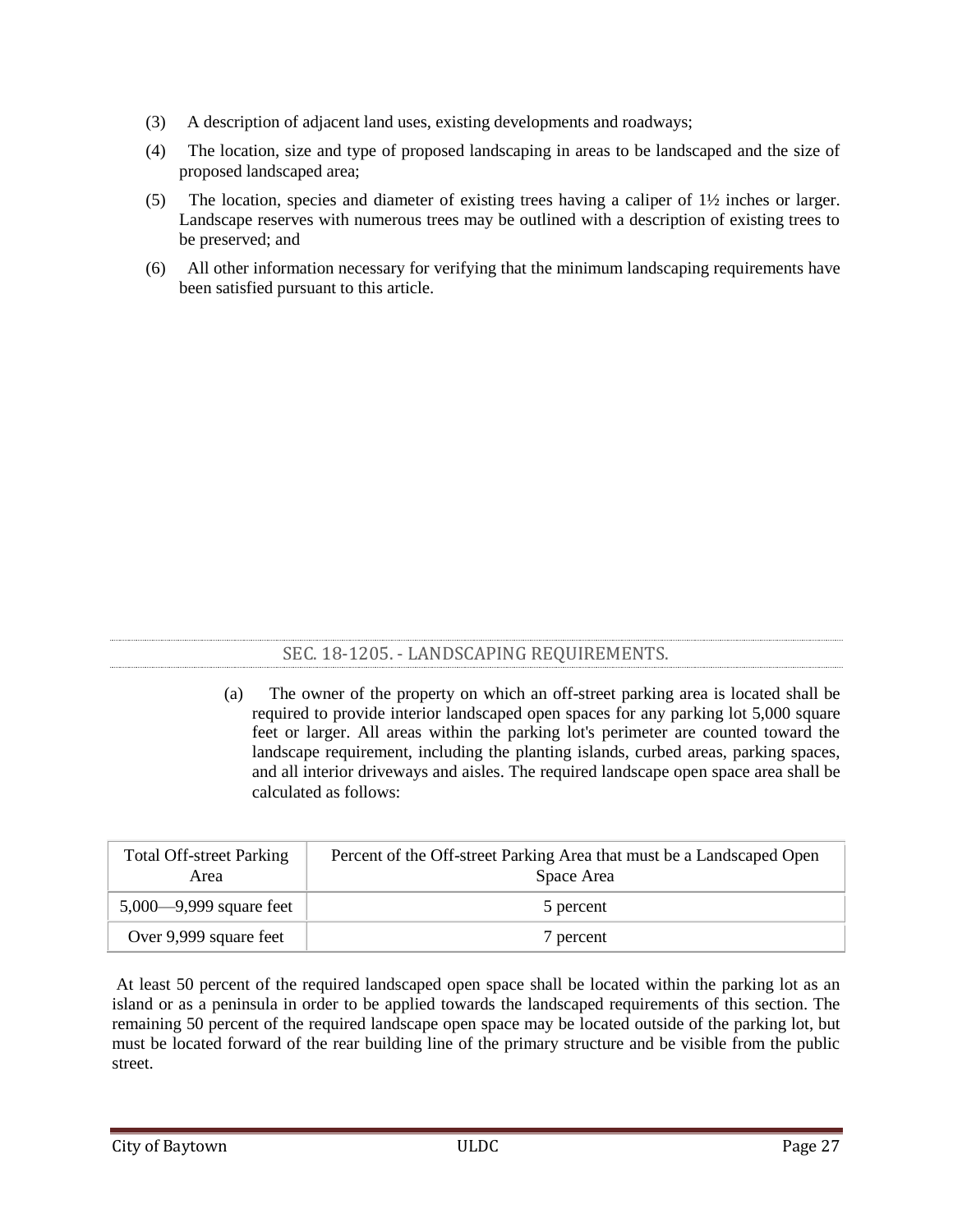- b. The front row of trees shall be planted 20 feet on center.
- c. A minimum of 50% of the back row shall be planted with evergreen trees. This row shall consist of large trees planted 25 feet on center.
- d. A minimum of 8 shrubs, not less than two feet in height, for every 20 feet forming an intermediate hedge, shall be planted in the front row.





(6) Appropriate tree planting species. Appropriate shade tree species for streetscape and buffers include the following:

| <b>Tree Species</b>                                                        | Local/<br><b>Collector</b><br><b>Streetscape</b> | <b>Arterial</b><br><b>Streetscape</b> | Freeway<br><b>Streetscape</b> | Vegetative/<br><b>Transition</b><br><b>Buffer</b> |
|----------------------------------------------------------------------------|--------------------------------------------------|---------------------------------------|-------------------------------|---------------------------------------------------|
| Elm<br>Lacebark<br>$\triangleleft(1)$<br>(Ulmus parvifolia)                | X                                                | X                                     | $\mathbf X$                   |                                                   |
| (1)<br>Southern<br>Magnolia<br>◆◆<br>(Magnolia grandiflora)                |                                                  | X                                     | $\mathbf X$                   | $\mathbf X$                                       |
| Live<br>(1)<br>Oak<br>$\blacklozenge\blacklozenge$<br>(Quercus virginiana) |                                                  | $\mathbf X$                           | $\mathbf X$                   | $\mathbf X$                                       |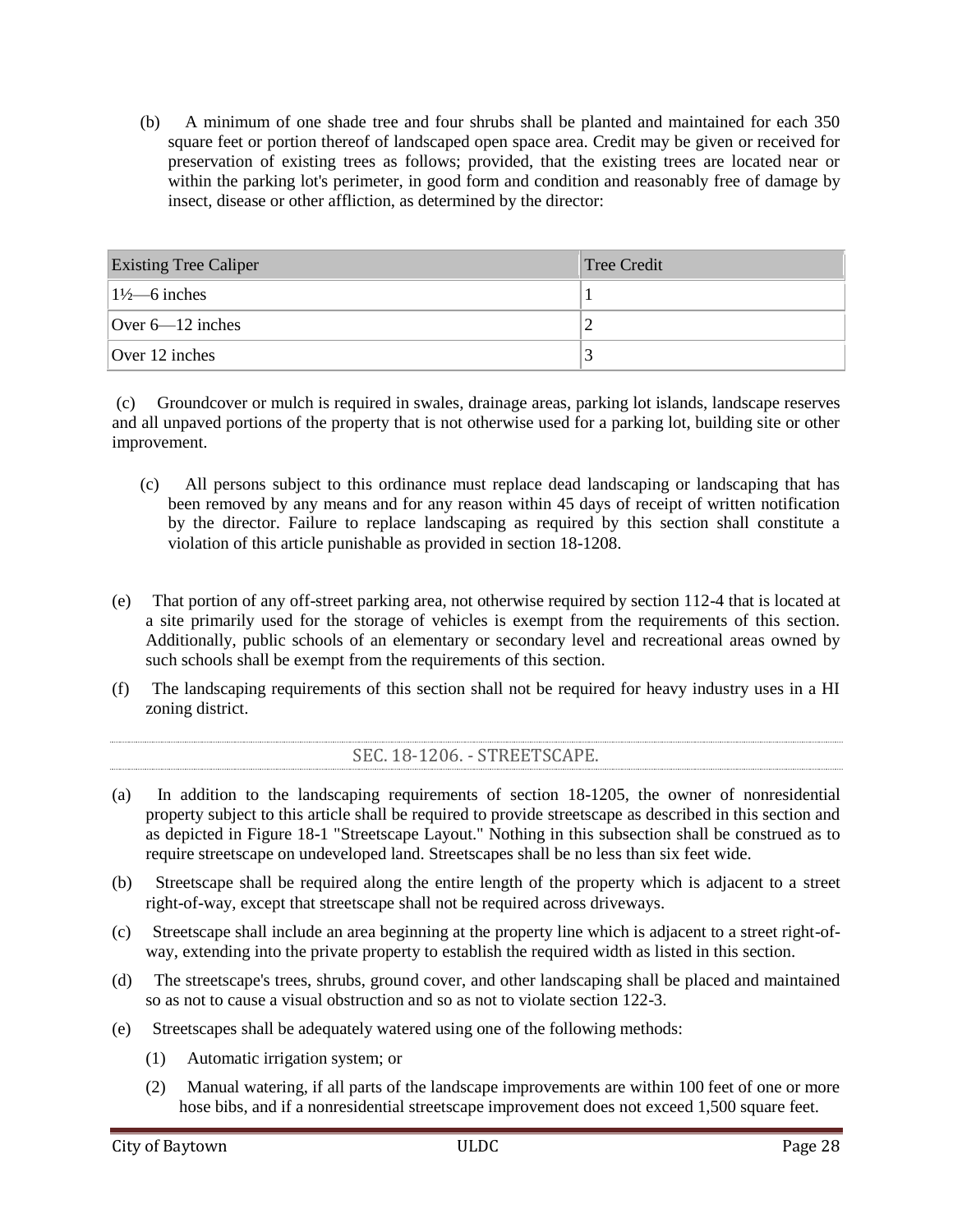| <b>Tree Species</b>                                                                             | Local/<br><b>Collector</b><br><b>Streetscape</b> | <b>Arterial</b><br><b>Streetscape</b> | <b>Freeway</b><br><b>Streetscape</b> | Vegetative/<br><b>Transition</b><br><b>Buffer</b> |
|-------------------------------------------------------------------------------------------------|--------------------------------------------------|---------------------------------------|--------------------------------------|---------------------------------------------------|
| American<br>Holly<br>(1)<br>♦♦<br>(Ilex opaca)                                                  |                                                  | $\mathbf X$                           | $\mathbf X$                          | $\mathbf X$                                       |
| (1)<br>Montezuma<br>Cypress<br>٠<br>(Taxodium mucronatum)                                       |                                                  | $\mathbf X$                           | $\mathbf X$                          | $\mathbf X$                                       |
| Eastern<br>Redcedar<br>(1)<br>◆◆<br>(Juniperus virginiana)                                      |                                                  | $\mathbf X$                           | $\mathbf X$                          | $\mathbf X$                                       |
| Crapemyrtle<br>Common<br>$\blacklozenge(s)$<br>(Lagerstroemia indica)                           | $\mathbf X$                                      | $\mathbf X$                           |                                      |                                                   |
| Waxmyrtle<br>$\blacklozenge\blacklozenge(s)$<br>(Myrica cerifera)                               | $\mathbf X$                                      | $\mathbf X$                           | $\mathbf X$                          | $\mathbf X$                                       |
| Yaupon<br>$\leftrightarrow$ (s)<br>(Ilex vomitoria)                                             | $\mathbf X$                                      | $\mathbf X$                           | $\mathbf X$                          | $\mathbf X$                                       |
| Little<br>Gem<br>Magnolia<br>$\blacklozenge\blacklozenge(\mathbf{s})$<br>(Magnolia grandiflora) | $\mathbf X$                                      | $\mathbf X$                           | $\mathbf X$                          |                                                   |
| Sweetbay<br>Magnolia<br>$\leftrightarrow$ (s)<br>(Magnolia virginiana)                          | $\mathbf X$                                      | $\mathbf X$                           | $\mathbf X$                          | $\mathbf X$                                       |
| Foster<br>Holly<br>$\blacklozenge\blacklozenge(\mathbf{s})$<br>(Ilex x attenuata 'Fosteri')     | $\mathbf X$                                      | $\mathbf X$                           | $\mathbf X$                          |                                                   |
| Flowering<br>Dogwood<br>$\blacklozenge(s)$<br>(Cornus florida)                                  | $\mathbf X$                                      | $\mathbf X$                           |                                      |                                                   |
| Nelly<br><b>Stevens</b><br>Holly<br>$\blacklozenge\blacklozenge(\mathbf{s})$<br>$($ Ilex $x)$   | $\mathbf X$                                      | $\mathbf X$                           | $\mathbf X$                          |                                                   |

(s) - small tree (l) - large tree  $\bullet$  - deciduous tree  $\bullet\bullet$  - evergreen tree

- (h) Variances.
	- (1) The director has the authority to approve variations to the streetscape tree species and the layout of the streetscape plantings as set forth in this section, so long as the number of required plantings and the size of the required plantings meet the intent of this article.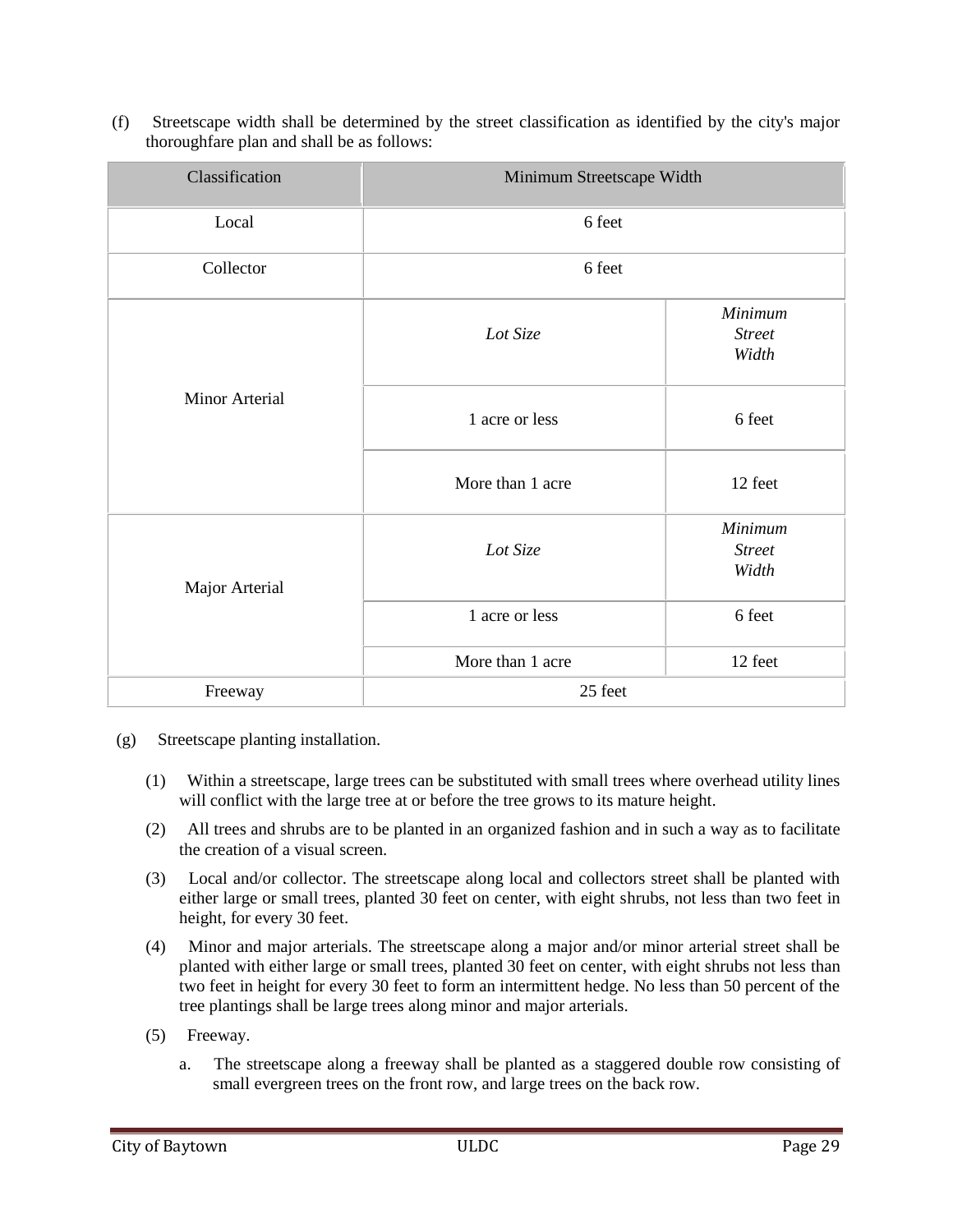- (2) Any person, wishing to appeal the director's denial of a variance pursuant to subsection (h)(2), may file a completed application for a variance pursuant to section 18-1207 within 30 days after the director's decision. Such variance request shall follow the process and procedures therein established.
- (i) Exceptions. The following shall be exempt from the streetscape requirements set forth in this section:
	- (1) A lot that is permitted to have a lot coverage greater than 91%, or
	- (2) A lot that is:
		- a. 21,780 square feet or less and
		- b. Adjacent to property developed with nonresidential land uses, which adjacent property does not have an existing streetscape.

### SEC. 18-1206.5. - VEGETATIVE AND TRANSITION BUFFER ZONES.

- <span id="page-32-0"></span>(a) *Purposes.* The purpose of the vegetative and transition buffer zones required herein is to guard against incompatible uses in adjacent zoning districts by providing a visual screen, a light barrier, a sound barrier and some containment of air movement near the ground level. The provisions of this section shall be construed to accomplish these purposes.
- (b) *Definitions.* The following words, terms and phrases, when used in this section, shall have the meanings ascribed to them in this subsection, except where the context clearly indicates a different meaning:

*HI zoning district* shall mean the HI heavy industrial zoning district established in the Unified Land Development Code.

*LI zoning district* shall mean the LI light industrial zoning district established in the Unified Land Development Code.

*Transition buffer zone* means an area, which extends inward from the property line of a site, provides protection between land uses consisting of ground cover and trees.

*Vegetative buffer zone* has the meaning ascribed to it in the Unified Land Development Code.

- (d) *Exemption.* Where vegetative and transition buffer zones are required, the property shall be exempt from section 18-1206 but must provide interior landscaped open space, as required by section 18- 1205 for parking areas located in the front yard of the development. Side and rear yard parking areas are not required to provide interior landscaped open space.
- (e) *Landscaping requirements.* The landscaping requirements of this subsection are intended to provide a continuous vegetative screening of the district or land use. The following contain the minimum standards; however, additional plantings or other forms of opaque screening may be required to accomplish this purpose.
	- (1) *Vegetative buffer zone.* Vegetative buffer zones shall have a minimum width of 50 feet.
		- a. *LI zoning district.* Vegetative buffer zones in a LI zoning district shall be in accordance with the following and as depicted in Figure 18-2 "Vegetative Buffer Zone Layout":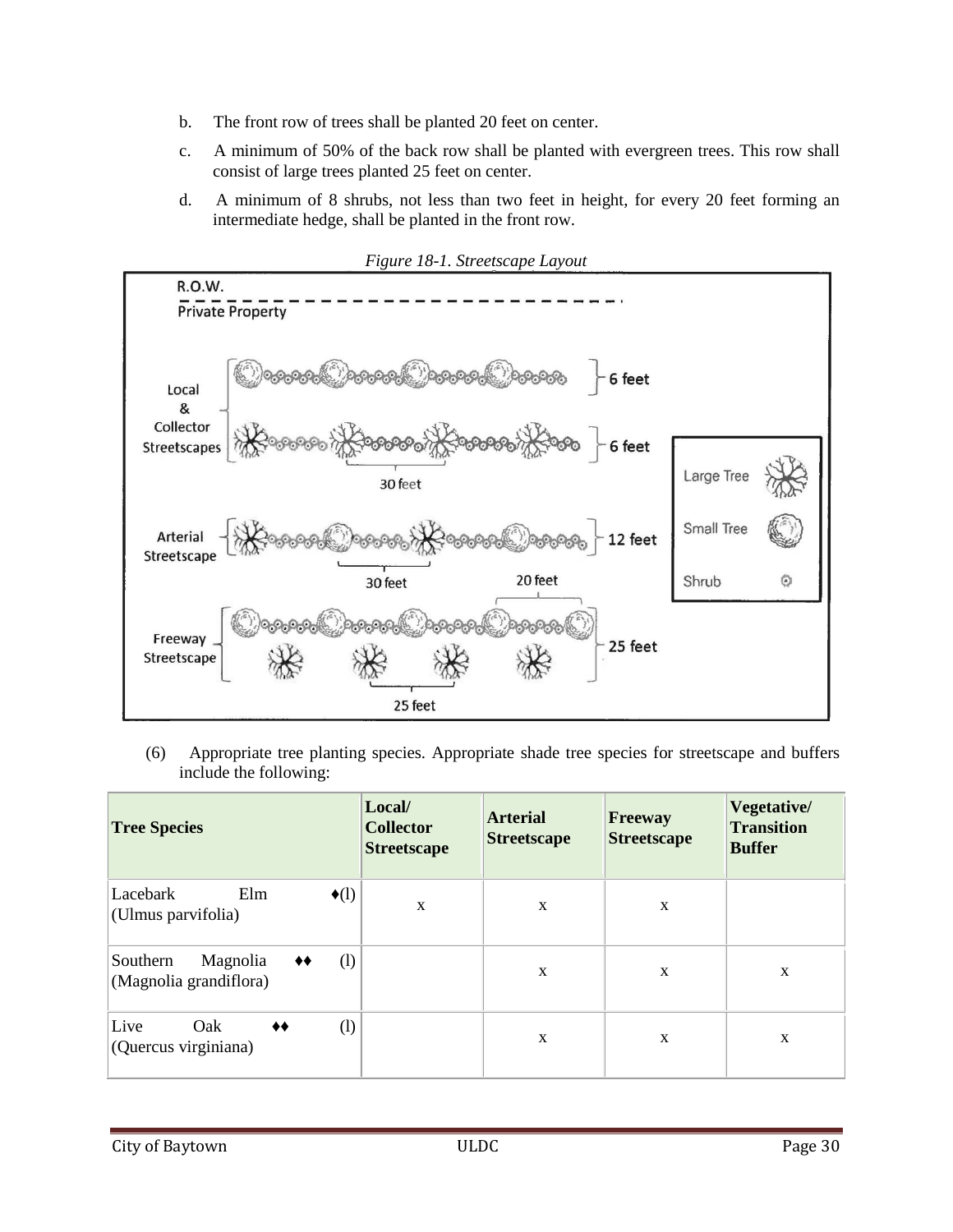- 1. LI zone 1 shall include an area adjacent to the property line, beginning at the property line and extending into the private property for a distance of 25 feet. The owner shall plant and maintain at least the following in LI zone 1:
	- i. A staggered double row consisting of small evergreen trees on the front row, and large trees on the back row.
	- ii. The front row of trees shall be planted 20 feet on center.
	- iii. A minimum of 50% of the back row shall consist of large evergreen trees.
	- iv. The back row shall be planted 25 feet on center.
	- v. A minimum of 8 shrubs, not less than two feet in height, for every 20 feet forming an intermediate hedge, shall be planted in the front row along the rightof-way.
	- vi. Groundcover extending for 25 feet measured from the outside boundary of the LI zone 1, which groundcover shall be maintained in accordance with article II of chapter 42.
- 2. LI zone 2 shall include an area adjacent to LI zone 1, beginning at the interior boundary of LI zone 1 and extending into the property for a minimum distance of 25 feet. In LI zone 2, the owner shall plant and maintain at least the following:
	- i. A row of large trees planted 15 feet from the inner boundary of LI zone 2.
	- ii. The trees shall be planted 25 feet on center.
	- iii. Such trees shall be offset 12.5 feet from the trees in the back row of LI zone 1.



*Figure 18-2. Vegetative Buffer Zone Layout* 

- b. *HI zoning district.* Vegetative buffer zones in an HI zoning district shall be in accordance with the following and as depicted in Figure 18-3 "Vegetative Buffer Zone Layout":
	- 1. HI zone 1 shall include an area adjacent to the property line, beginning at the property line and extending into the private property for a distance of 25 feet. The owner shall plant and maintain groundcover extending throughout the entire HI zone 1, which shall be maintained in accordance with article II of chapter 42.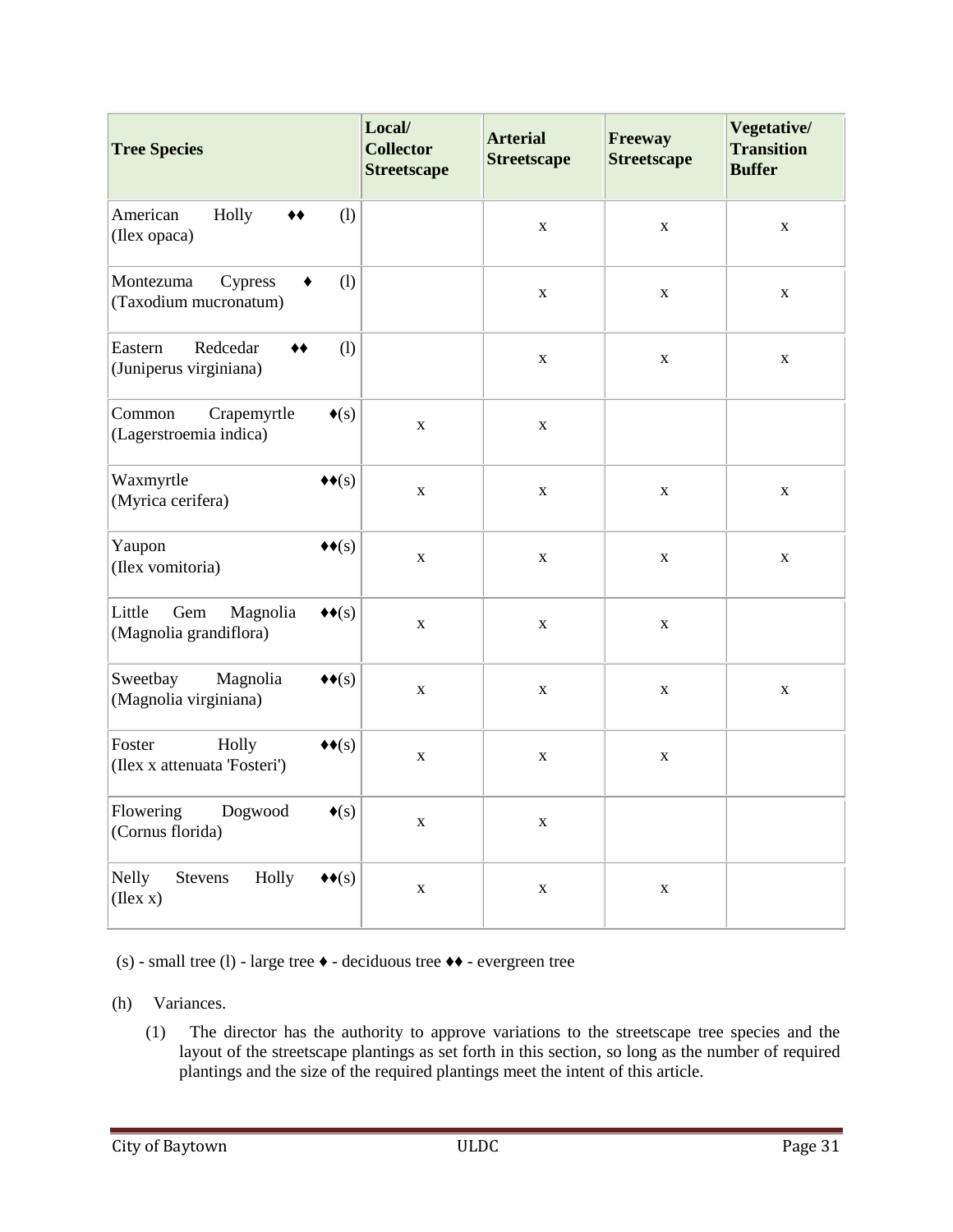- 2. HI zone 2 shall include an area adjacent to HI zone 1, beginning at the interior boundary of HI zone 1 and extending into the property for a minimum distance of 25 feet. The owner shall plant and maintain at least the following in HI zone 2:
	- i. Mixture of small trees and shade trees, which shall be planted every 30 linear feet, 15 feet from the inside boundary of HI zone 1; provided, however, that no more than 50 percent of trees may be small trees; and
	- ii. Eight shrubs for every 30 linear feet evenly spaced.

HI zone 2 shall be maintained so as to allow native trees, shrubs, vines, and other forms of vegetation to grow.

- 3. HI zone 3 shall include an area adjacent to HI zone 2, beginning at the interior boundary of HI zone 2 and extending into the property for a minimum distance of 25 feet. In HI zone 3, the owner shall plant and maintain the following:
	- i. At least one shade tree every 30 linear feet with centers ten feet from the inner boundary of HI zone 2. Such trees shall be offset ten feet from the trees in HI zone 2; and
	- ii. At least one shade tree every 30 linear feet with centers 20 feet from the inner boundary of HI zone 3. Such trees shall be offset ten feet from the trees required in subsection  $(e)(1)(b)(2)(i)$ .

HI zone 3 shall be maintained so as to allow native trees, shrubs, vines, and other forms of vegetation to grow naturally.



*Figure 18-3. Vegetative Buffer Zone Layout* 

(2) *Transition buffer zone.* A transition buffer zone provides protection to adjacent land uses and shall consist of: